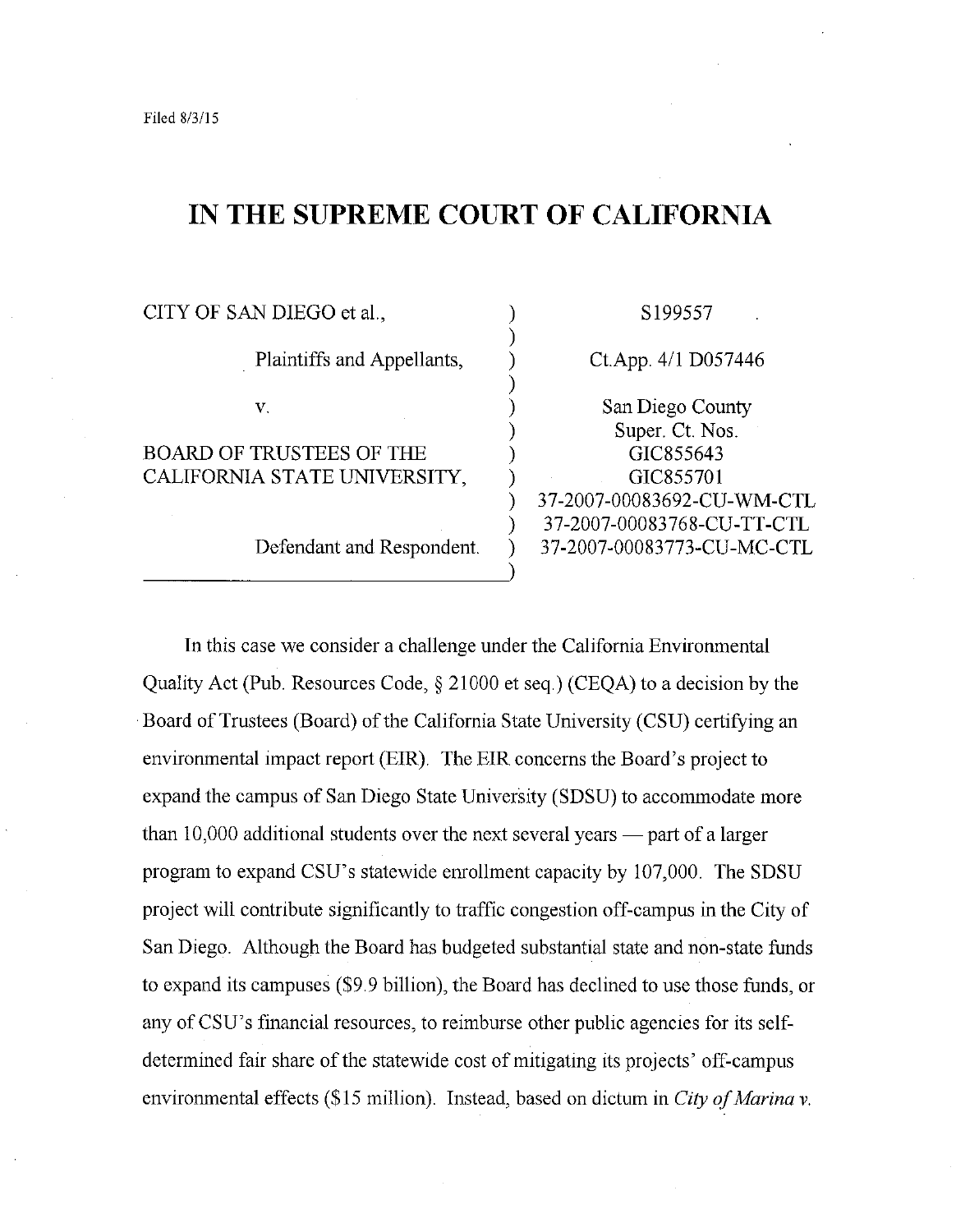*Board of Trustees of California State University* (2006) 39 CaL4th 341 *(Marina),!*  the Board has taken the position that CSU may not lawfully pay to mitigate the off-campus environmental effects of its projects unless the Legislature makes an appropriation for that specific purpose. Anticipating the Legislature might not make an earmarked appropriation for mitigation, given the resources already budgeted for campus expansion, the Board has found that mitigation is infeasible and certified the EIR for SDSU based on a statement of overriding considerations, that is, a determination the project offers benefits that outweigh its unmitigated effects. (See Pub. Resources Code, § 21081, subds. (a)(3) [mitigation infeasible], (b) [overriding benefits]; see also CaL Code of Regs., tit. 14, § 15000 et seq. (CEQA Guidelines); *id.,* §§ 15091, subd. (a)(3) [findings], 15093 [statement of overriding considerations].)

We granted review to determine whether the Board's EIR complies with CEQA and to reexamine the dictum in *Marina, supra,* 39 CaL 4th 341. We conclude the dictum does not justify the Board's assumption that a state agency may contribute funds for off-site environmental mitigation only through earmarked appropriations, to the exclusion of other available sources of funding. The erroneous assumption invalidates both the Board's finding that mitigation is infeasible and its statement of overriding considerations. Accordingly, we will affirm the Court of Appeal's decision directing the Board to vacate its certification of the EIR

<sup>&</sup>lt;sup>1</sup> "[A] state agency's power to mitigate its project's effects through voluntary mitigation payments is ultimately subject to legislative control; if the Legislature does not appropriate the money, the power does not exist." *(Marina, supra,* 39 CaL4th at p. 367; see *id.,* at p. 372 (cone. opn. of Chin, J.) ["the discussion is dictum"].)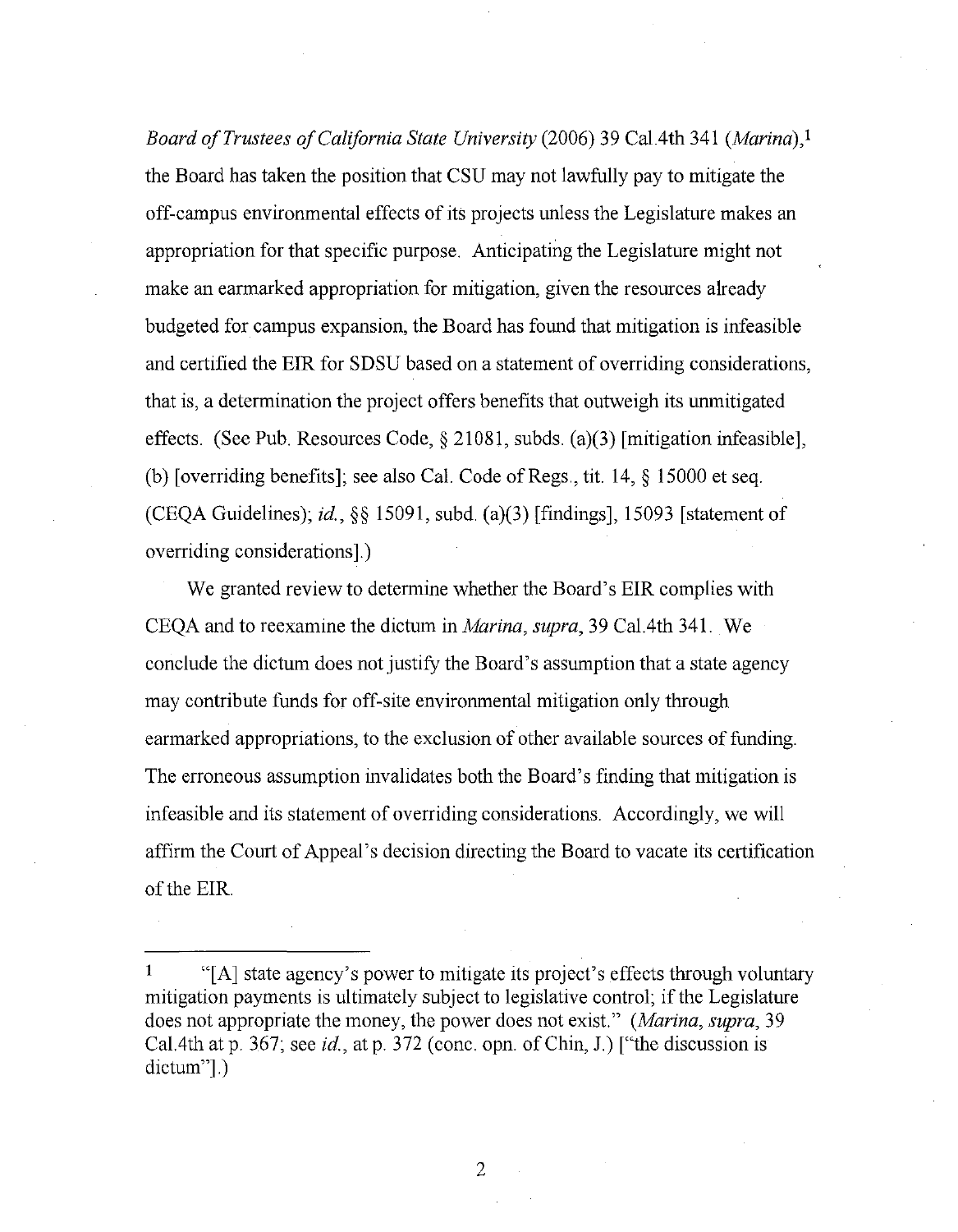#### **1 BACKGROUND**

CSU is a public institution of higher education established by the Legislature in 1960 to offer undergraduate, graduate and professional instruction. (Ed. Code, § 66010.4, subd. (b).) Currently the largest four-year public university in the United States, CSU enrolls 447,000 students and employs 45,000 faculty and staff members on 23 campuses throughout the state. SDSU, one of CSU's campuses, enrolls over 33,000 students and employs 3,000 faculty and staff members on a 280-acre campus in the City of San Diego, eight miles from downtown.

Defendant Board is the governing body of CSU (Ed. Code, § 66600) and the lead agency responsible for preparing and certifying the EIR for SDSU's master plan. (See Pub. Resources Code,§§ 21067 [lead agency], 21100, subd. (a) [duties of lead agency]; see also Ed. Code,§ 66606 [Board's powers]). Plaintiffs, who challenge the Board's decision to certify the EIR, are the City of San Diego (City); the San Diego Association of Governments (SANDAG), a regional agency with statutory responsibilities that include transportation and transit; and the Metropolitan Transit System (MTS), a public agency that serves San Diego and SDSU with light rail and buses.

In 2003, the Board directed CSU to take the steps necessary to accommodate a projected long-term increase in enrollment of 107,000 students statewide. To support higher enrollment with additional physical facilities, the Board approved a multi-year capital improvement program budgeting \$5.9 billion in state funds and \$4 billion in non-state (i.e., nonappropriated) funds.<sup>2</sup> As part of this program, the

**2** CSU explains that non-state funds "are provided by mandatory fees, user charges, gifts, and bonds issued by the [Board] or auxiliary organizations .... Non-state funded projects include parking lots and structures, student housing, student unions, health centers, stadiums, food service buildings, bookstores, and other facilities . . . "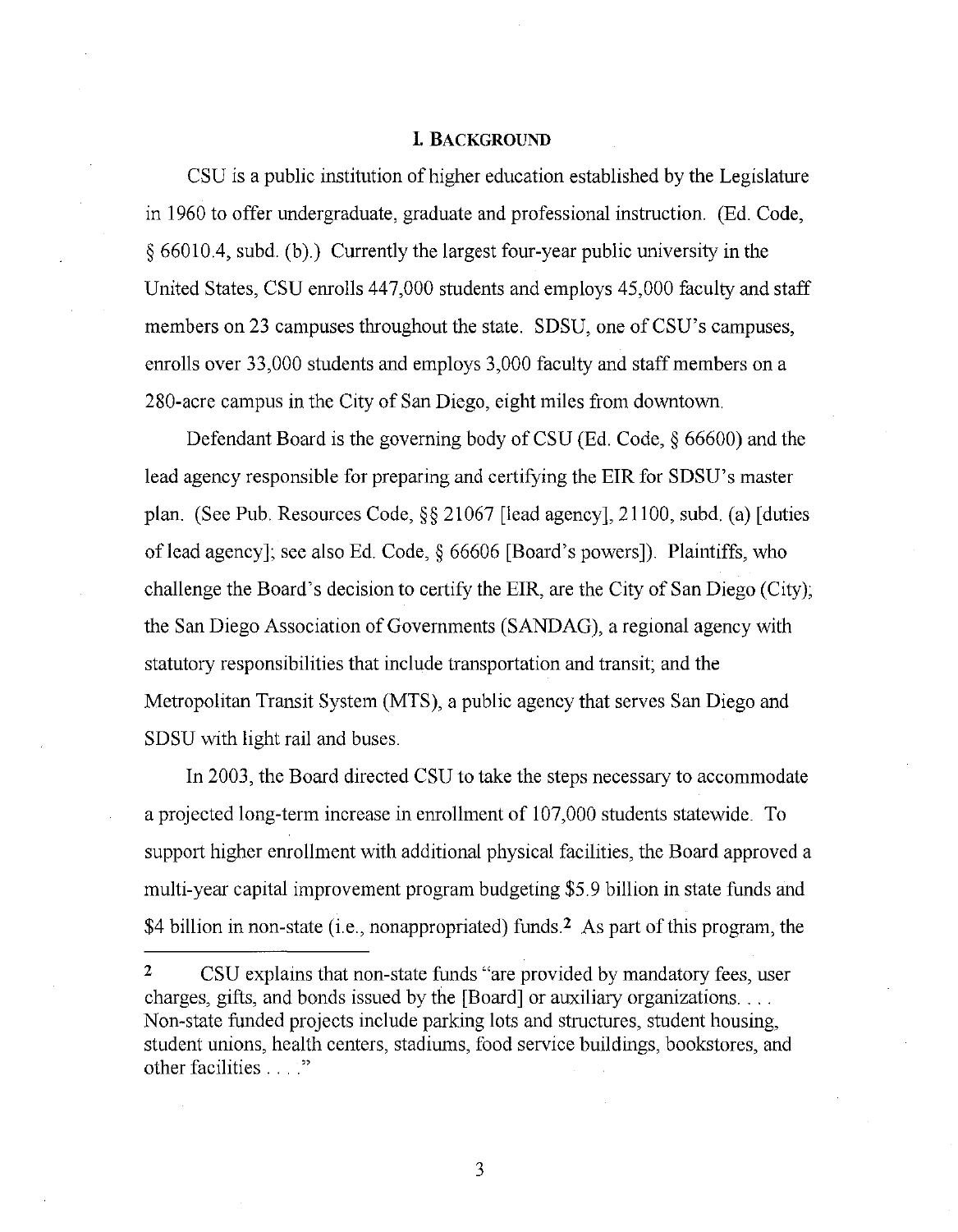Board determined that SDSU should expand to enroll 10,000 more full-time equivalent students by the 2024-2025 academic year. The planned expansion will enlarge  $SDSU$ 's actual enrollment of full- and part-time students by  $11,385$ , raising total enrollment from 33,441 to 44,826, and also add 1,282 faculty and staff members.

In 2005, the Board prepared an EIR and campus master plan revision (the 2005 EIR) proposing to undertake several construction projects on the SDSU campus. The proposed projects included a housing development for faculty, staff, and graduate students, a research and instructional facility, the expansion of a student residence hall, a new student union building, and a hotel.

In the 2005 EIR, the Board found the proposed projects would contribute significantly to cumulative traffic congestion at several identified locations offcampus. The Board declined, however, to contribute its share of the cost of improving the affected roadways and intersections to the other public agencies responsible for making the necessary improvements (the City and the California Department of Transportation (Caltrans)). Any contribution of funds for off-site mitigation, the Board asserted, would amount to a prohibited assessment of state property (cf. Cal. Const., art. XIII,  $\S$  3, subd. (d)) and an unlawful gift of public funds (cf. *id.*, art. XVI, § 6). Based on those assumptions, the Board concluded that SDSU was "not legally responsible for funding or constructing physical road improvements" and that the improvements were instead the responsibility of others. For the same reasons, the Board found that SDSU could not feasibly mitigate its project's traffic impacts and that those impacts would remain significant and unavoidable. Having found mitigation infeasible, the Board on September 21, 2005, certified the 2005 EIR as complete and in accordance with CEQA based on a statement of overriding considerations.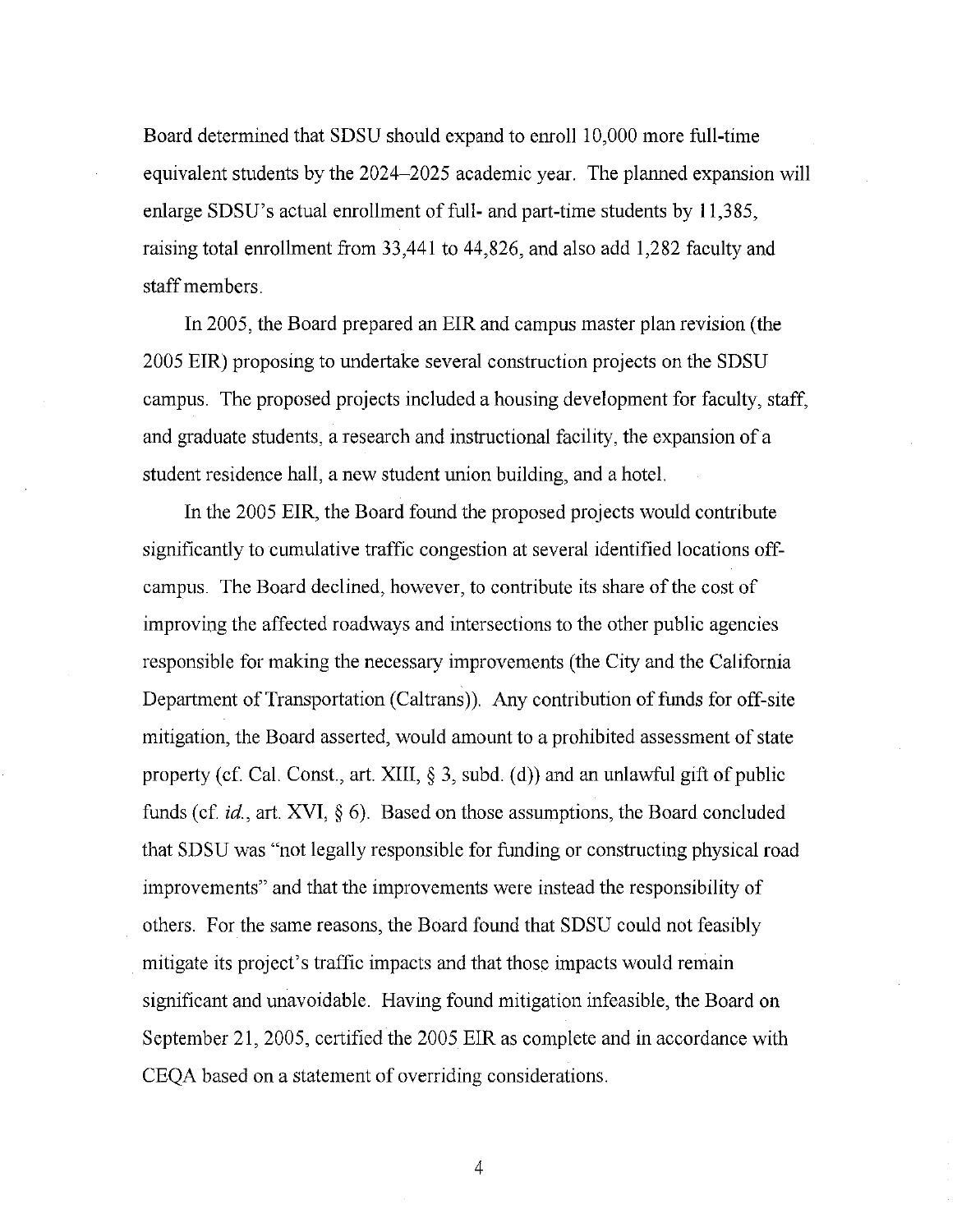On October 20, 2005, the City challenged the Board's decision by filing a petition for writ of mandate in the San Diego County Superior Court. Among other things, the City challenged the Board's assumption that payments for off-site mitigation would represent unlawful assessments or gifts of public funds. At that time, the Board was taking the same position in another case challenging its refusal to mitigate the off-site environmental impacts of a project to expand CSU-Monterey Bay (CSUMB). In that other case, the Court of Appeal for the Sixth Appellate District had filed an opinion accepting the Board's position, we had granted review, and the case was pending in this court. *(City of Marina v. Board of Trustees of California State University* (June 17, 2003, H023158), review granted Oct. 1, 2003, S 117816.) On July 31, 2006, we reversed the Sixth District's decision. In our opinion *(Marina, supra,* 39 Ca1.4th 341), we rejected the Board's arguments against fair-share payments for mitigation and concluded the Board had abused its discretion in certifying the EIR for CSUMB.

In light of our decision in *Marina, supra,* 39 Cal. 4th 341, the San Diego Superior Court in the case now before us issued a peremptory writ of mandate on September 1, 2006, directing the Board to vacate its decision certifying the 2005 EIR for SDSU. In its writ, the superior court stated that it "retained jurisdiction ... until [the court] has determined that [the Board] has complied with CEQA and the views expressed by the California Supreme Court in ... *Marina .* ... "

On June 12, 2007, the Board circulated for public comment a new draft EIR and campus master plan revision for SDSU (2007 DEIR). That document, as subsequently revised, finalized and certified by the Board (the 2007 EIR or final 2007 EIR), is the subject of the instant proceeding.

In the 2007 DEIR, the Board proposed to undertake several large construction projects on 55 acres on and adjacent to the SDSU campus. The proposed projects include: (1) Adobe Falls Housing, a 348-unit, 33-acre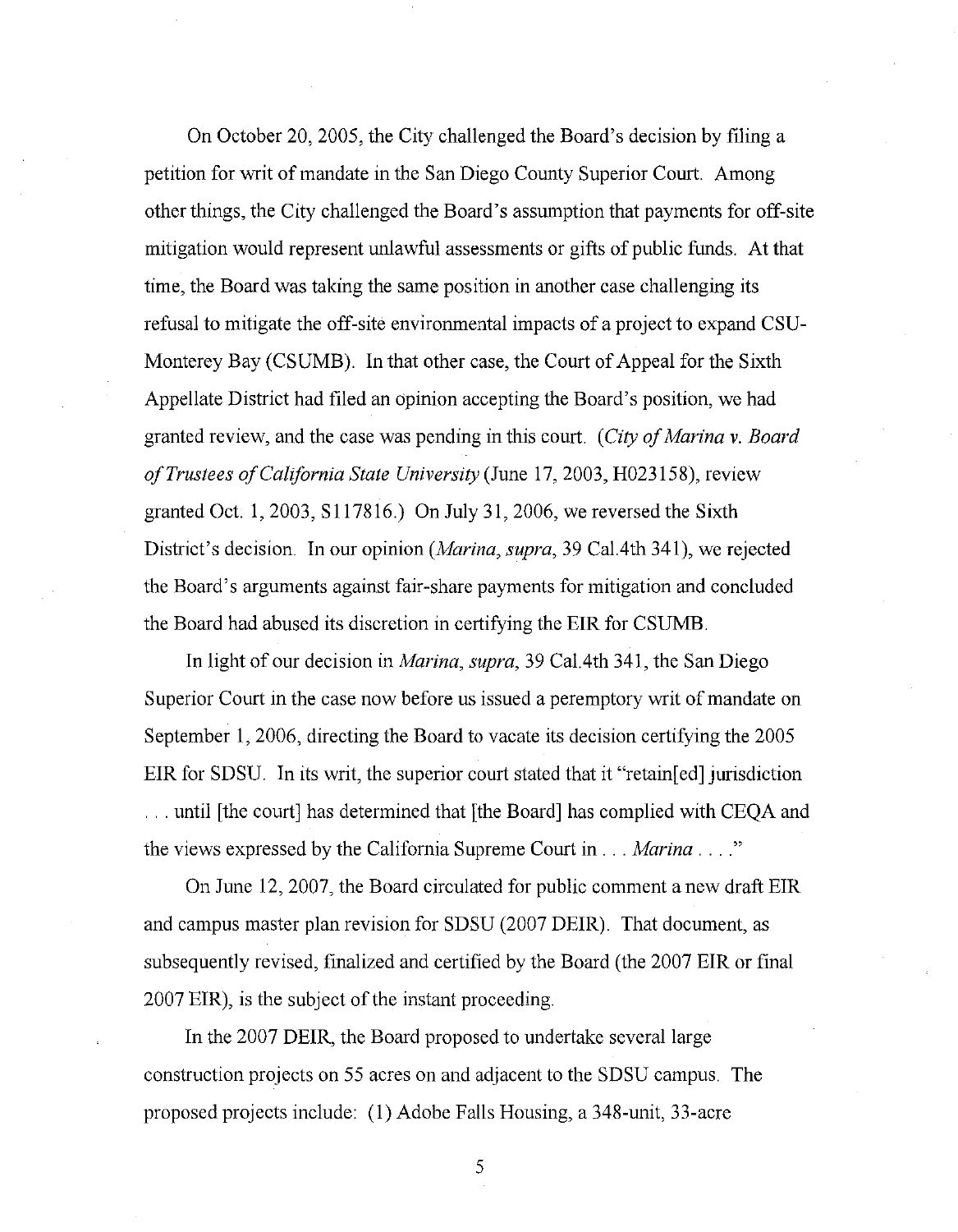development of townhouses, condominiums and recreational facilities for faculty and staff, to be funded by "an outside development interest"; (2) the Alvarado Campus, several buildings totaling 612,000 square feet intended for academic, research and medical use, together with a552,000-square-foot parking structure, to be funded by parking reserves and a future bond sale supported by parking fees; (3) the Alvarado Hotel, a 120-room, 60,000-square-foot hotel to be funded by "partnership arrangements"; (4) a Campus Conference Center of 70,000 square feet to be funded by donors; (5) five new student housing structures totaling 1.4 million square feet to accommodate 3,400 students, replacing two smaller structures, and a related 15,000-square-foot administrative building, to be funded by state revenue bonds; and (6) the renovation and expansion of the Student Union/Aztec Center to include 70,000 square feet of new social and meeting space, recreational facilities, offices, and food and retail services, to be funded by student fees.

In the 2007 DEIR, the Board acknowledged the proposed project would contribute significantly to cumulative traffic congestion off-campus in San Diego. The Board predicted the project, in the near term, would significantly impact six intersections, three street segments and one freeway ramp meter, and in the longer term (by 2030), nine more intersections, five more street segments, and four freeway mainline segments. For each affected location, the Board estimated the project's "fair-share contributions" to mitigate increased congestion; those i contributions average 12 percent. The Board also identified the specific improvements that would mitigate most of the impacts to below a level of significance. The Board offered no assurance, however, that it would pay SDSU's fair share of the mitigation costs. Instead, the Board made the following statement, citing *Marina, supra,* 39 Cal. 4th 341, as authority: "Fair-share mitigation is recommended that would reduce the identified impacts to a level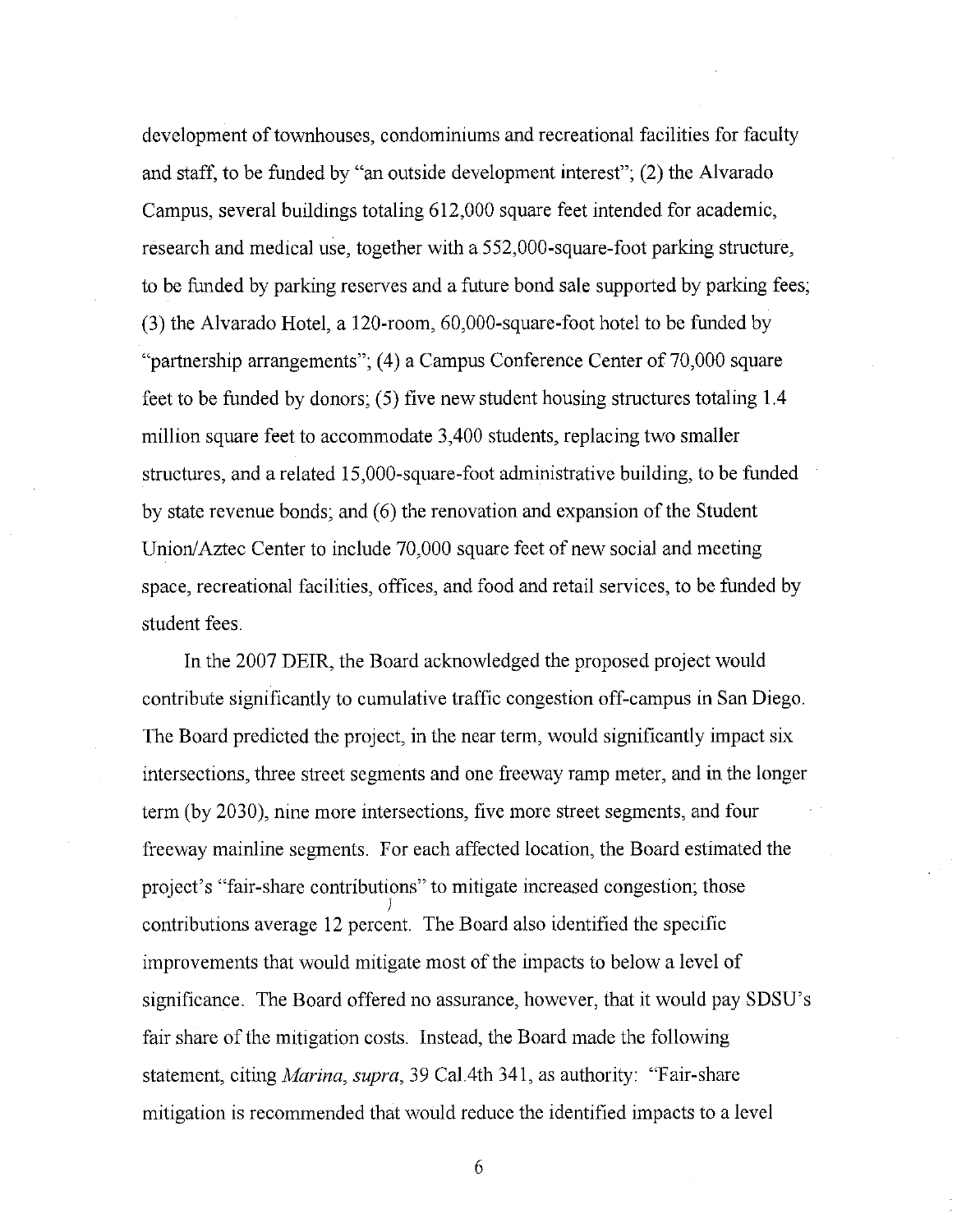below significant. However, the university's fair-share funding commitment is necessarily conditioned up [on] requesting and obtaining funds from the California Legislature. If the Legislature does not provide funding, or if funding is significantly delayed, all identified significant impacts would remain significant and unavoidable."

In public comments on the 2007 DEIR, the City objected that the Board had misinterpreted *Marina, supra,* 39 Cal. 4th 341, and violated CEQA by failing to guarantee the proposed mitigation measures would be implemented3 A series of meetings followed in which representatives of the Board, the City and Caltrans discussed SDSU's duty to mitigate off-campus traffic impacts. When negotiations failed, the Board reiterated its position that any mitigation payment by SDSU would be conditioned on a future appropriation and stated it would request \$6,437,000 from the Legislature for that purpose. In negotiations with Caltrans the Board agreed the project's "fair-share responsibility" for freeway impacts would be \$890,000 in the near term and \$9,250,000 in the long term (by 2030). But the Board disclaimed any obligation to pay its share. The Board adhered to these positions in the final 2007 EIR, explaining them in the following series of statements setting out the Board's interpretation of *Marina:* 

"Under the California Supreme Court's decision in *[Marina, supra],* 39 Ca1.4th 341, CSU/SDSU is obligated to request funding from the state Legislature to pay its fair -share of the mitigation costs associated with the identified significant impacts .... Pursuant to that obligation, CSU will, following the

<sup>3 (</sup>See Pub. Resources Code, § 21081.6, subd. (b) ["A public agency shall provide that measures to mitigate or avoid significant effects on the environment are fully enforceable through permit conditions, agreements, or other measures."]; see CEQA Guidelines, § 15126.4, subd. (a)(2) [to the same effect].)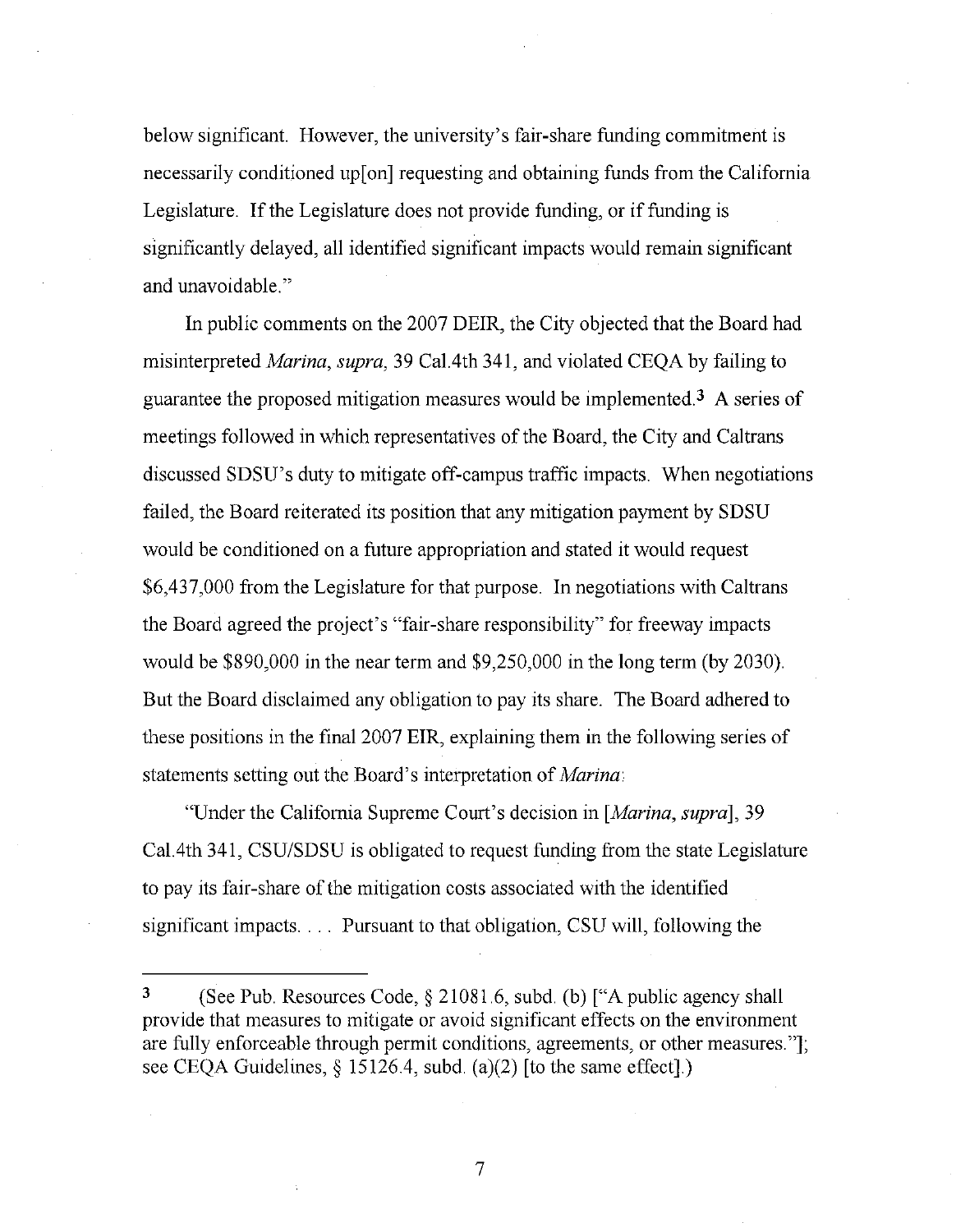normal state budget timelines and process, submit a budget request to the state Legislature and Governor that will include a mitigation dollar amount consistent with CSU's fair-share contribution towards implementation of the necessary roadway improvements within the jurisdiction of local agencies."

"The intent of the California Supreme Court's decision in *[Marina, supra,*  39 Cal.4th 341] is to ensure that significant impacts under CEQA are feasibly mitigated and that localities recover the cost of CSU's impacts. The underlying logic of that decision does not apply to other state agencies, such as [Caltrans], as these other state agencies are funded from the same source as CSU. Instead, CSU/SDSU will support Caltrans in its efforts to obtain the level of funding agreed to by the parties through the annual state budget process, and will look to the [City] and [SANDAG] to join in that support."

"However," the Board continued, "because CSU cannot guarantee that its request to the Governor and the Legislature for the necessary mitigation funding will be approved, or that any funding request submitted by Caltrans will be approved, or that the funding will be granted in the amount requested, or that the public agencies will fund the mitigation improvements that are within their responsibility and jurisdiction, the identified significant impacts are determined to be significant and unavoidable." For the same reasons, the Board found that "there are no feasible mitigation measures that would reduce the identified significant impacts to a level below significant. Therefore, these impacts must be considered unavoidably significant even after implementation of all feasible transportation/circulation and parking mitigation measures."

In August 2007, before certifying the 2007 EIR, the Chancellor of CSU submitted to the Department of Finance a "2008/09 Capital Outlay Budget Change Proposal" requesting the Legislature create a "systemwide fund for the mitigation of off-campus impacts related to growth and development on CSU campuses."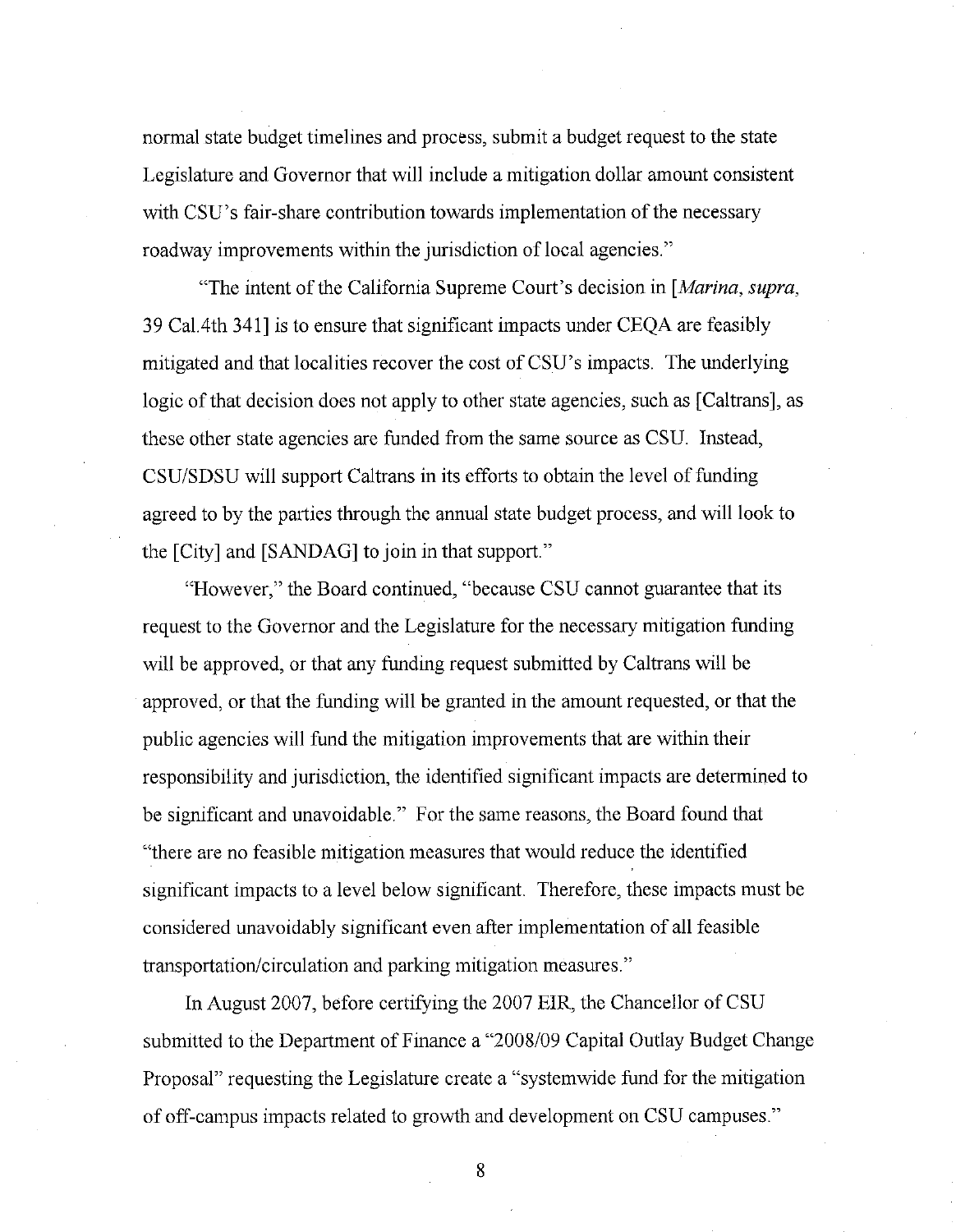Noting that six CSU campuses (Bakersfield, Fresno, Long Beach, Monterey Bay, San Diego and San Francisco) were currently revising their master plans, the Chancellor requested a total of \$15 million to mitigate off-campus environmental effects at all locations, including \$10.5 million for SDSU. The Board's request did not appear in the Governor's proposed budget, the May revision or the 2008 Budget Act. The Board repeated the request in each of the next two years, apparently without any different result.

On November 13 and 14, 2007, the Board conducted a public meeting to certify the 2007 EIR. Representatives of the City, SANDAG, MTS and Caltrans reiterated previously expressed concerns about the Board's approach to mitigation and its interpretation of *Marina, supra,* 39 Cal.4th 341. At the meeting's conclusion, the Board approved a resolution adopting the EIR's findings, certifying the EIR "as complete and in compliance with CEQA," and approving the Campus Master Plan Revision for SDSU.

The Board's resolution, in summary, finds the project will have significant impacts on traffic; that the impacts cannot feasibly be mitigated given the Board's interpretation of *Marina, supra,* 39 Cal.4th 341; and that the impacts are unavoidable but nevertheless acceptable because the project offers overriding benefits that justify proceeding despite the unmitigated effects. The Board's statement of overriding considerations includes a wide-ranging list of the anticipated benefits of campus expansion, which the Board summarizes as "satisfying statewide educational demand, improving educational opportunities for underrepresented populations, creating jobs, and fueling economic growth."

On December 14, 2007, plaintiffs City, SANDAG and MTS filed petitions for writ of mandate in the San Diego Superior Court challenging the Board's decision *to* certify the 2007 EIR. After consolidating the petitions, the court issued a statement of decision and judgment rejecting all of plaintiffs' claims,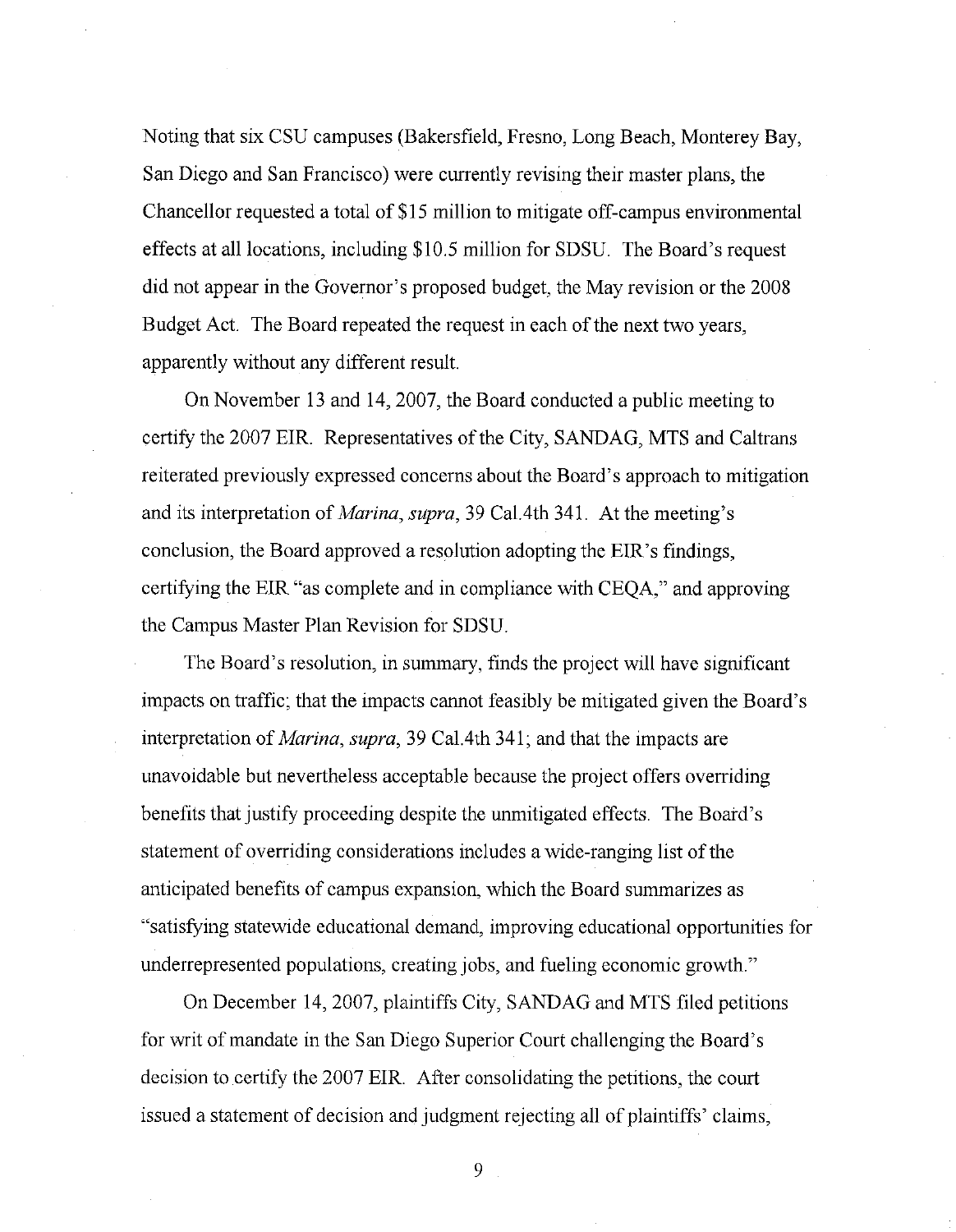denying the petitions for writ of mandate, and discharging the 2006 peremptory writ.

Plaintiffs appealed the superior court's decision. The Court of Appeal reversed in part, affirmed in part, and directed the superior court to issue a writ of mandate ordering the Board to vacate its decision certifying the 2007 EIR. Among other things, the Court of Appeal held the Board had erred in relying on *Marina, supra,* 39 Ca1.4th 341, to find off-site mitigation infeasible and, based on that finding, to conclude that overriding considerations justified proceeding with the Master Plan despite the unmitigated environmental effects.<sup>4</sup> We granted the Board's petition for review  $5$ 

#### II. DISCUSSION

The main issue before us is a question of law: Does the dictum in *Marina, supra,* 39 Cal.4th 341, support the Board's assumption in the 2007 EIR that CSU may not contribute its fair share to mitigate the off-campus environmental effects

<sup>4</sup> The Court of Appeal also held the Board (I) had not adequately investigated and addressed the project's impacts on public transit, (2) had found, without the support of substantial evidence, that the project would have no impact on transit, and (3) had improperly deferred mitigation of impacts due to vehicular traffic. We excluded these additional issues from review on our own motion. (See Cal. Rules of Court, rule  $8.516$  (a)(1).)

<sup>5</sup> The Board's interpretation of *Marina, supra,* 39 Ca1.4th 342, potentially affects many other CEQA proceedings given CSU's plan to expand campuses across the state. We have granted and held a similar case involving a challenge to the Board's EIR for a project to expand CSU-East Bay. *(City of Hayward v. Trustees of California State University* (May 30, 2012, A131412, Al31413, A132423 & Al32424) review granted Oct. 17, 2012, S203939.) Also, the Legislative Analyst's Office notes the Board has relied on its interpretation of *Marina* in two other instances to make fair-share payments for off-site mitigation contingent upon legislative fimding. (Legis. Analyst's Off., Analysis of the 2008- 2009 Budget Bill (Feb. 20, 2008), Education, p. E-173.)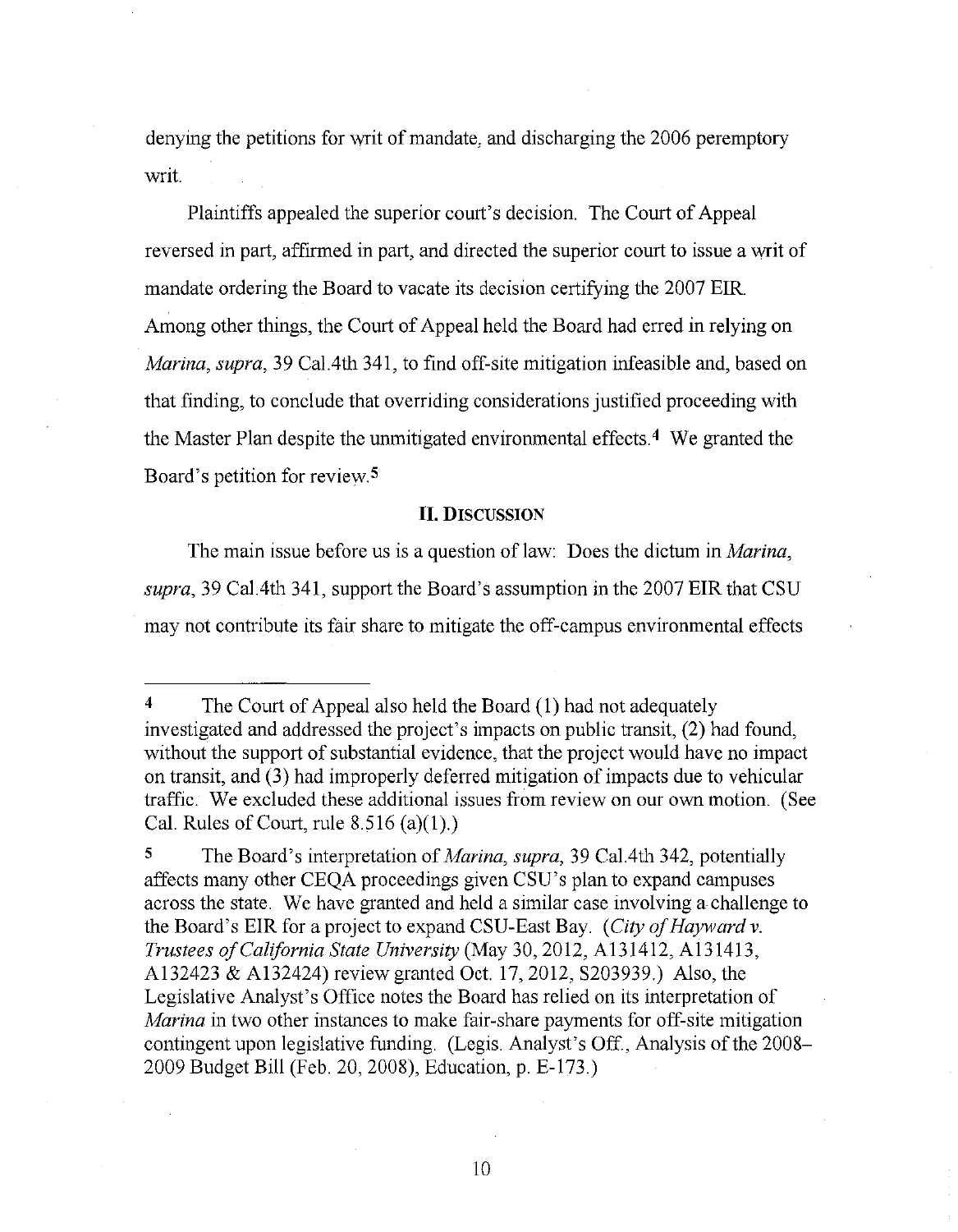of campus expansion unless the Legislature makes an appropriation for that specific purpose? The assumption critically underlies both the Board's finding that mitigation is infeasible and its statement of overriding considerations. We conclude the answer is no: The *Marina* dictum does not justify the assumption. The Board's other contentions also lack merit.

#### **A. The standard of review.**

CEQA sets out the applicable standard of review: "In any action or proceeding ... to attack, review, set aside, void or annul a determination, finding, or decision of a public agency on the grounds of noncompliance with this division, the inquiry shall extend only to whether there was a prejudicial abuse of discretion. Abuse of discretion is established if the agency has not proceeded in a manner required by law or if the determination or decision is not supported by substantial evidence." (Pub. Resources Code,§ 21168.5.)

The Board's finding that mitigation is not feasible without an earmarked appropriation depends for its validity on a "question of law  $-$  a type of question we review de novo." *(Marina, supra,* 39 Cal. 4th at p. 355.) "De novo review of legal questions is ... consistent with the principle that, in CEQA cases, ' "[t]he court does not pass upon the correctness of the EIR's environmental conclusions, but only upon its sufficiency as an "informative document." '" *(Id.* at p. 356, quoting *Laurel Heights Improvement Assn. v. Regents of University of California*  (1988) 47 Cal.3d 376, 392.) "An EIR that incorrectly disclaims the power and duty to mitigate identified environmental effects based on erroneous legal assumptions is not sufficient as an informative document" *(Marina,* at p. 356), and "an agency's 'use of an erroneous legal standard constitutes a failure to proceed in a manner required by law' *"(id.* at p. 355, quoting *No Oil, Inc. v. City of Los Angeles* (1974) 13 Cal.3d 68, 88).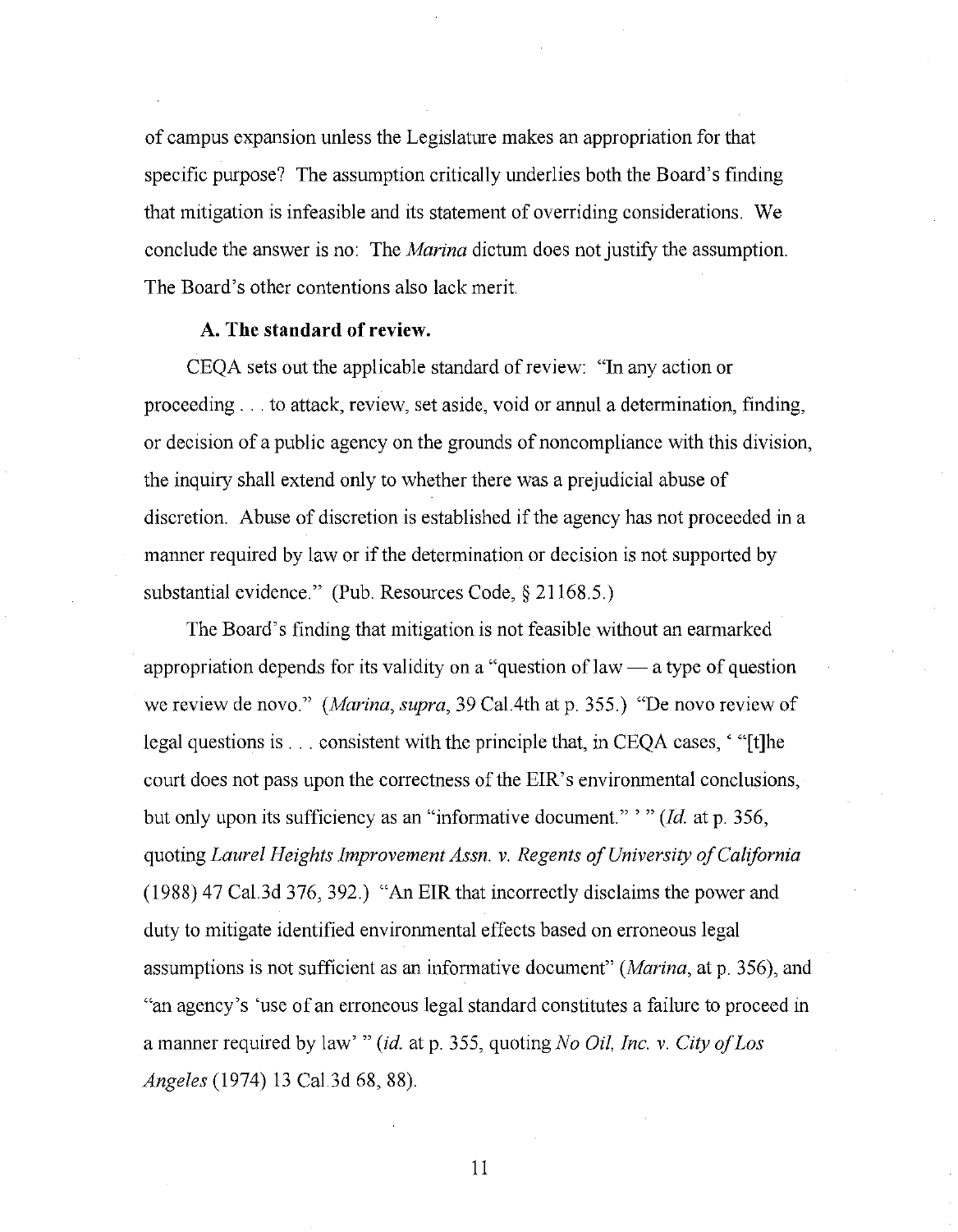#### **B. The** *Marina* **decision.**

As noted, our decision in *Marina, supra,* 39 Cal. 4th 341, addressed a challenge to the Board's EIR for an earlier campus expansion project. In that EIR, the Board had found that to expand CSUMB would significantly affect drainage, water supply, traffic, wastewater management and fire protection throughout Fort Ord, the former military base on which the campus was located, as well as vehicular traffic in the neighboring municipalities of Seaside and the City of Marina. *(Id.* at pp. 349-350.) Nevertheless, the Board refused to share the cost of mitigating these impacts with the public entities responsible for undertaking the necessary infrastructure improvements. Any payment for that purpose, the Board asserted in its EIR, would amount to an unlawful assessment of CSU or a gift of public funds. *(Id.* at pp. 352-353.) Based on these legal assumptions, the Board found that mitigation was infeasible and that overriding considerations justified certifying the EIR and approving the Master Plan despite the unmitigated effects. *(Id.* at pp. 351-354.)

We concluded the Board had abused its discretion in certifying the EIR because the finding of infeasibility and statement of overriding considerations depended on erroneous legal assumptions. *(Marina, supra,* 39 Cal. 4th at pp. 368- 369.) Prominent among those assumptions was that the campus's geographical boundaries defined the extent of the Board's duty to mitigate. To the contrary, as we explained, "CEQA requires a public agency to mitigate or avoid its projects' significant effects not just on the agency's own property but *'on the environment'*  (Pub. Resources Code,§ 21002.1, subd. (b), italics added), with 'environment' defined for these purposes as 'the physical conditions which exist *within the area which will be affected by a proposed project' (id.,* § 21060.5, italics added)." *(Marina,* at p. 360.)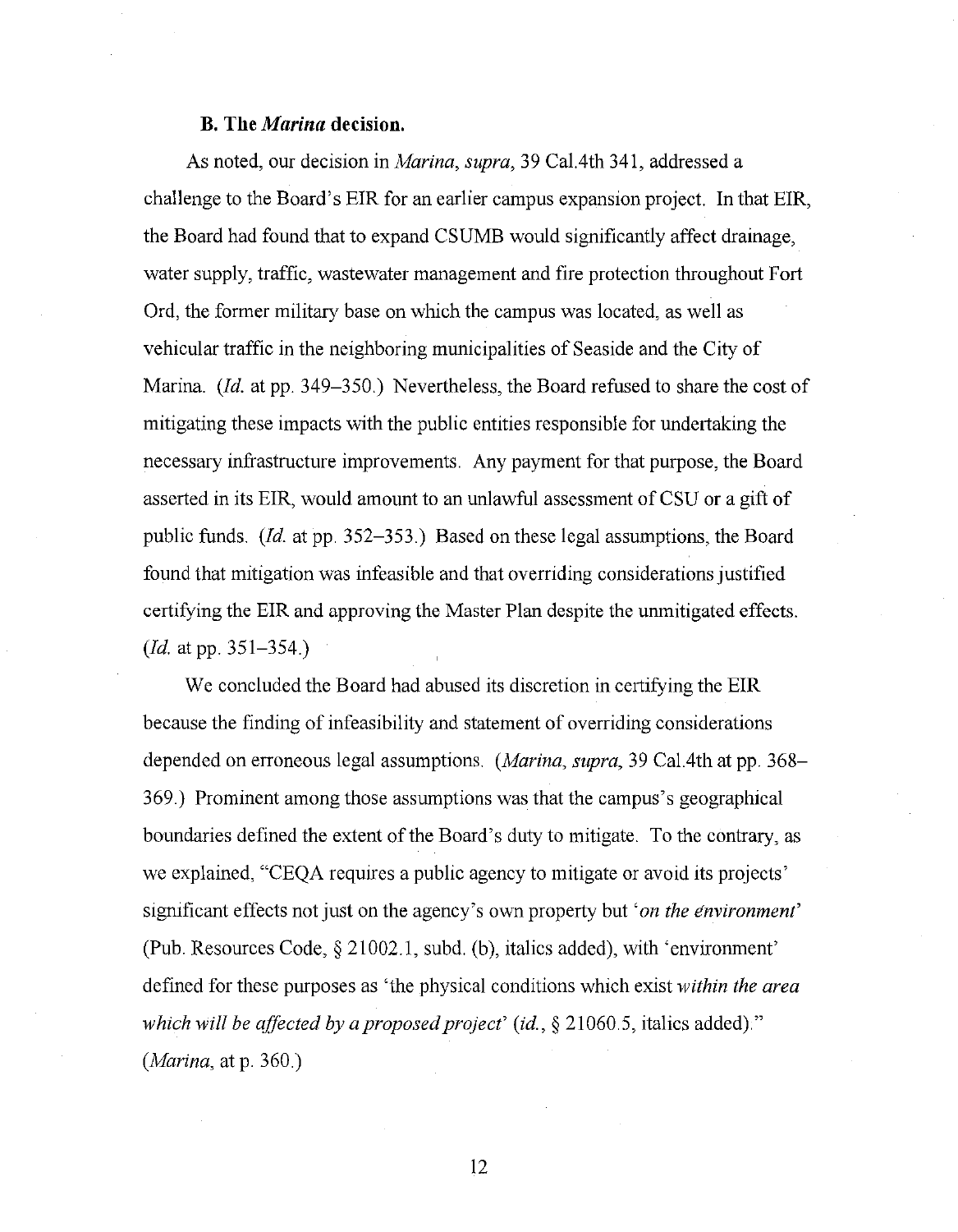The same erroneous assumption had also led the Board to find that off-site mitigation was the responsibility of other agencies. *(Marina,* 39 Cal. 4th at p. 366.) CEQA does permit a lead agency to determine that mitigation measures necessary to avoid a project's environmental effects "are within the responsibility and jurisdiction of another public agency and have been, or can and should be, adopted by that other agency." (Pub. Resources Code,  $\S 21081$ , subd. (a)(2).) However, as we explained, the Board shared with other agencies the responsibility for mitigating CSUMB's effects on regional infrastructure, and a lead agency may disclaim responsibility "only when the other agency said to have responsibility has *exclusive* responsibility." *(Marina,* at p. 366, citing CEQA Guidelines,§ 15091, subd. (c) ["The finding in subdivision (a)(2) shall not be made if the agency making the finding has concurrent jurisdiction with another agency to deal with identified feasible mitigation measures or alternatives"].)

Having explained that the Board's duty to mitigate extended beyond the boundaries of the campus, we dismissed as "beside the point" the Board's argument that it "lack[ ed] the power to construct infrastructure improvements away from campus on land [the Board did] not own and control .... " *(Marina, supra,* 39 Cal. 4th at p. 367.) "Certainly," we acknowledged, "the [Board] may not enter the land of others to widen roads and lay sewer pipe; CEQA gives the [Board] no such power. (See Pub. Resources Code,§ 21004 ['[i]n mitigating or avoiding a significant effect of a project on the environment, a public agency may exercise only those express or implied powers provided by law other than this division.'].) [But] CEQA does not," we continued, "limit a public agency's obligation to mitigate or avoid significant environmental effects to effects occurring on the agency's own property. (See Pub. Resources Code,§§ 21002.1, subd. (b), 21060.5.) CEQA also provides that '[a]ll state agencies ... shall request in their budgets the funds necessary to protect the environment in relation to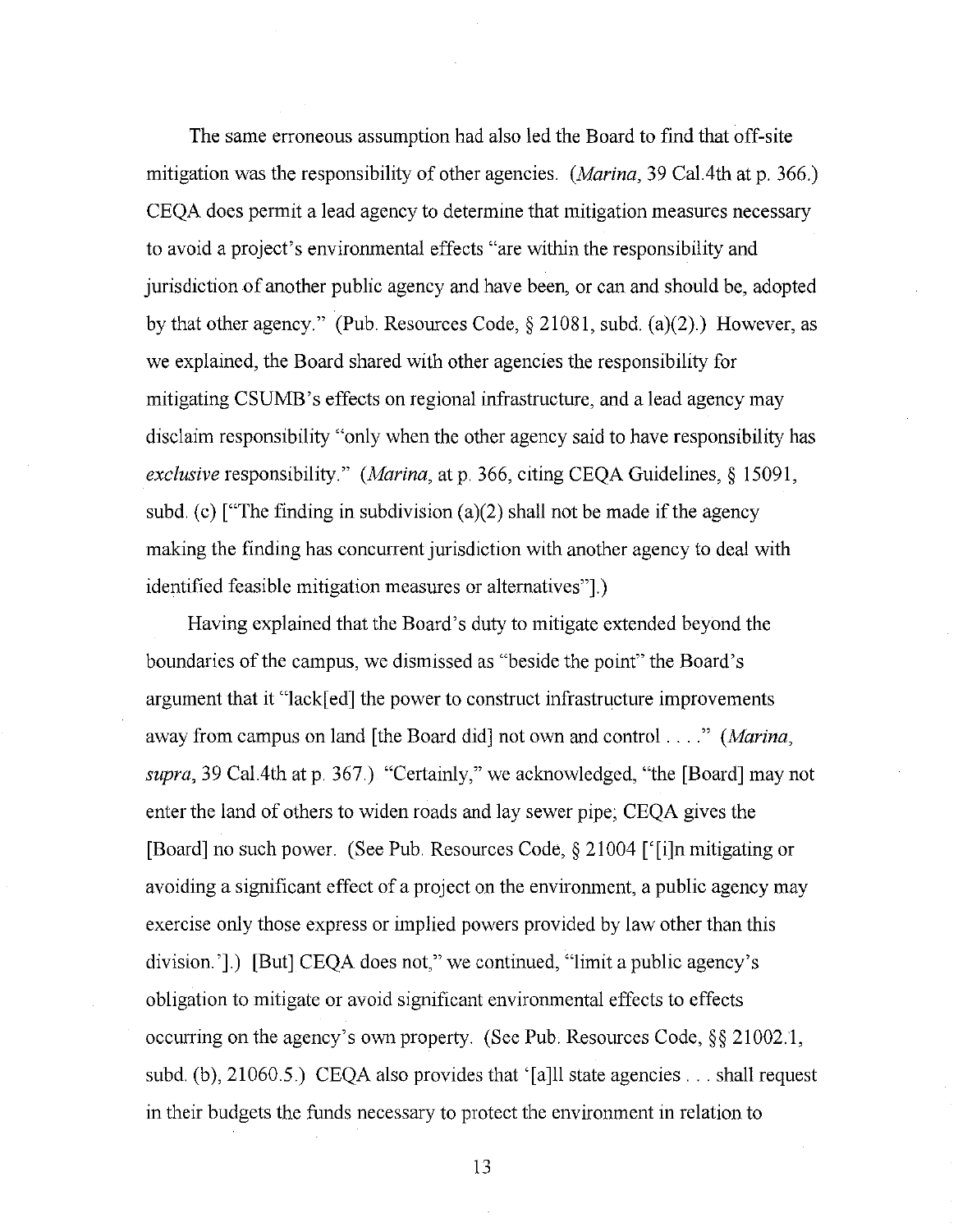problems caused by their activities.' *(Id,* § 21106.) Thus," we concluded, "if the [Board] cannot adequately mitigate or avoid CSUMB's off-campus environmental effects by performing acts on the campus, then to pay a third party ... to perform the necessary acts off campus may well represent a feasible alternative." *(Marina,*  at p. 367.)

#### **C. The** *Marina* **dictum.**

The discussion just quoted led to the dictum we granted review to reexamine. That dictum appears in the following paragraph, which imagines possible limitations of our holding that the Board shared with other agencies the responsibility to mitigate the off-site environmental effects of its project The dictum on which the Board relies appears in the sentence set out below in italics:

"To be clear, we do not hold that the duty of a public agency to mitigate or avoid significant environmental effects (Pub. Resources Code, § 21002.1, subd. (b)), combined with the duty to ask the Legislature for money to do so (id., § 21106),[61 will always give a public agency that is undertaking a project with environmental effects shared responsibility for mitigation measures another agency must implement. Some mitigation measures cannot be purchased, such as permits that another agency has the sole discretion to grant or refuse. *Moreover, a state agency's power to mitigate its project's effects through voluntary mitigation payments* is *ultimately subject to legislative control;* if *the Legislature does not appropriate the money, the power does not exist.* For the same reason, however, for the [Board] to disclaim responsibility for making such payments before [it has]

<sup>6 &</sup>quot; 'All state agencies, boards, and commissions shall request in their budgets the funds necessary to protect the environment in relation to problems caused by their activities.' (Pub Resources Code, § 21106.)" *(Marina, supra,* 39 Cal. 4th at p. 367, fn. 16.)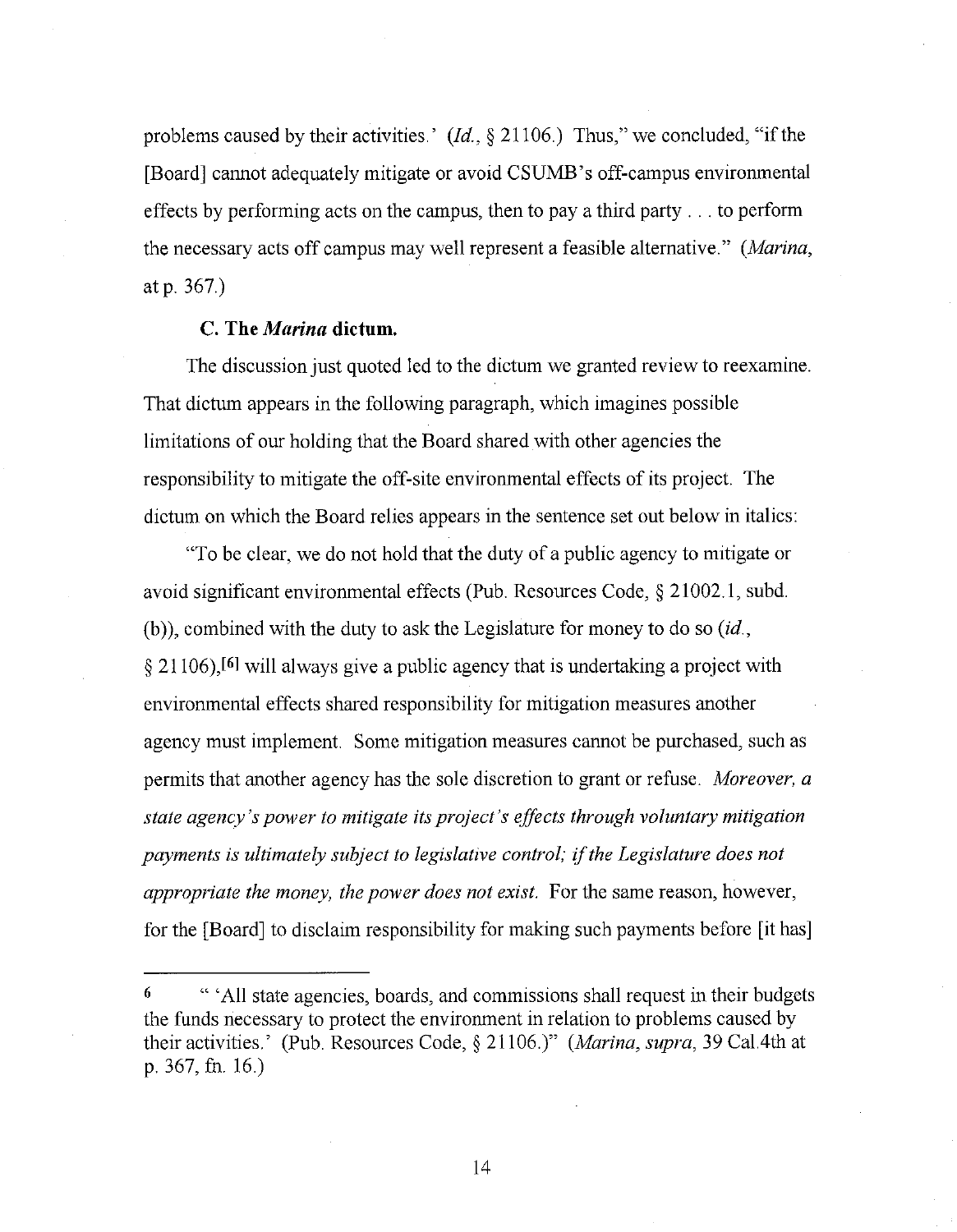complied with [its] statutory obligation to ask the Legislature for the necessary funds is premature, at the very least. The superior court found no evidence the [Board] had asked the Legislature for the funds. In [its] brief to this court, the [Board] acknowledge[s] [it] did not budget for payments [it] assumed would constitute invalid assessments . . . That assumption, as we have explained, is invalid." *(Marina, supra,* 39 Cal. 4th at p. 367, italics added.)

The italicized sentence embodied dictum rather than a principle necessary to our decision that the Board had erroneously disclaimed responsibility for mitigation (See *Mamifacturers Life Ins. Co. v. Superior Court* (1995) 10 Cal.4th 257, 287 [" 'Dictum is the "statement of a principle not necessary to the decision."'"]; see also *Marina, supra,* 39 Cal.4th at p. 372 (cone. opn. of Chin, J.) ["the discussion is dictum"].) Indeed, our opinion unmistakably identifies the sentence as dictum by describing the argument to which it responded as "premature, at the very least." *(Marina,* at p. 367.) We called the argument *"premature"* because the Board had not yet asked the Legislature for funding, and "premature, *at the very least,"* to indicate the argument might lack merit even if properly presented.

### *1. The Marina dictum does not justify the Board's position.*

In any event, the *Marina* dictum does not justify the Board's position that CSU may contribute funds for off-campus environmental mitigation only through an appropriation designated for that specific purpose, i.e., an earmarked appropriation? Several reasons lead us to this conclusion:

7 We are aware of no evidence that any other state agency interprets *Marina, supra,* 39 Cal.4th 341, in the same way as the Board. Significantly, the Legislative Analyst's Office has noted that the University of California (UC) and the California Community Colleges (CCC) do not request earmarked appropriations for off-campus environmental mitigation. Instead, UC "directs

*(footnote continued on next page)*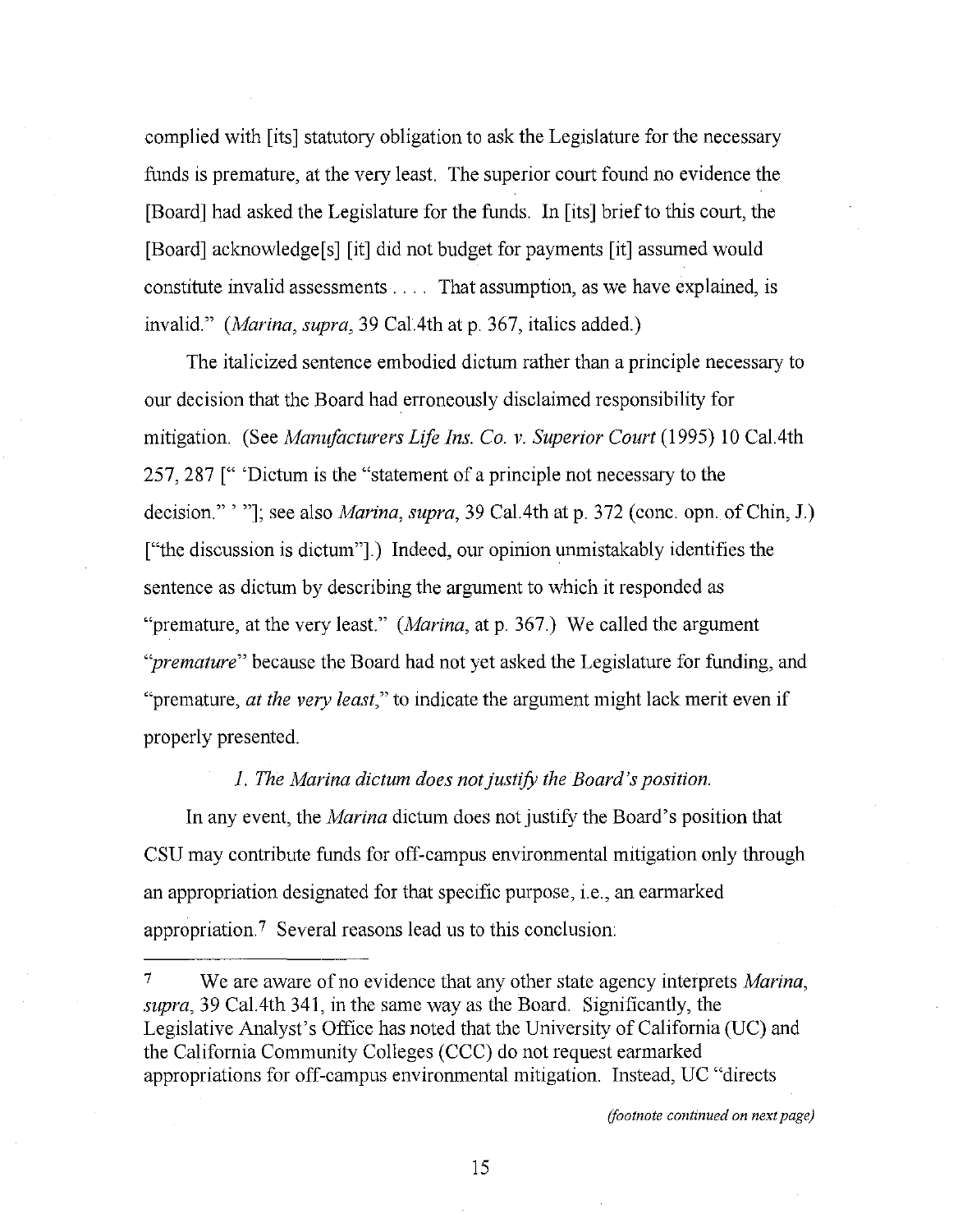First, to read the *Marina* dictum as saying anything about earmarked appropriations is strained. No such argument was made by the Board or addressed in the opinion. Neither does the *Marina* dictum offer useful guidance about a public agency's power to mitigate the environmental effects of its projects. The dictum's most important clause — "if the Legislature does not appropriate the money, the power does not exist"  $(id$  at p. 367) — is simply an overstatement. In mitigating the effects of its projects, a public agency has access to all of its discretionary powers and not just the power to spend appropriations. (Pub. Resources Code,  $\S 21004$ .)<sup>8</sup> Those discretionary powers include such actions as adopting changes to proposed projects, imposing conditions on their approval, adopting plans or ordinances to control a broad class of projects, and choosing alternative projects (See CEQA Guidelines,§ 15002, subd. (h).) Moreover, some agencies such as CSU enjoy some discretion over the use of appropriations (see, e.g, Ed. Code,§§ 89770, 89771, 89773, 90083 [CSU may use part of general

#### *(footnote continued from previous page)*

funding from within its [own] budget (including nonstate funds) to compensate local agencies for off-campus infrastructure improvements," and CCC "views local college districts as responsible for negotiating with and funding fair-share payments to local governments." (Legis. Analyst's Off., Analysis of the 2008- 2009 Budget Bill, *supra,* Education, p. E-175.) In the same document, the Legislative Analyst's Office also noted that, "the *Marina* decision ... does not explicitly state that CSU is no longer responsible to mitigate off-campus impacts if the Legislature denies funding." *(Id.,* at p. E-173.)

8 "In mitigating or avoiding a significant effect of a project on the environment, a public agency may exercise only those express or implied powers provided by law other than this division [CEQA]. However, a public agency may use discretionary powers provided by such other law for the purpose of mitigating or avoiding a significant effect on the environment subject to the express or implied constraints or limitations that may be provided by law." (Pub. Resources Code, § 21004.)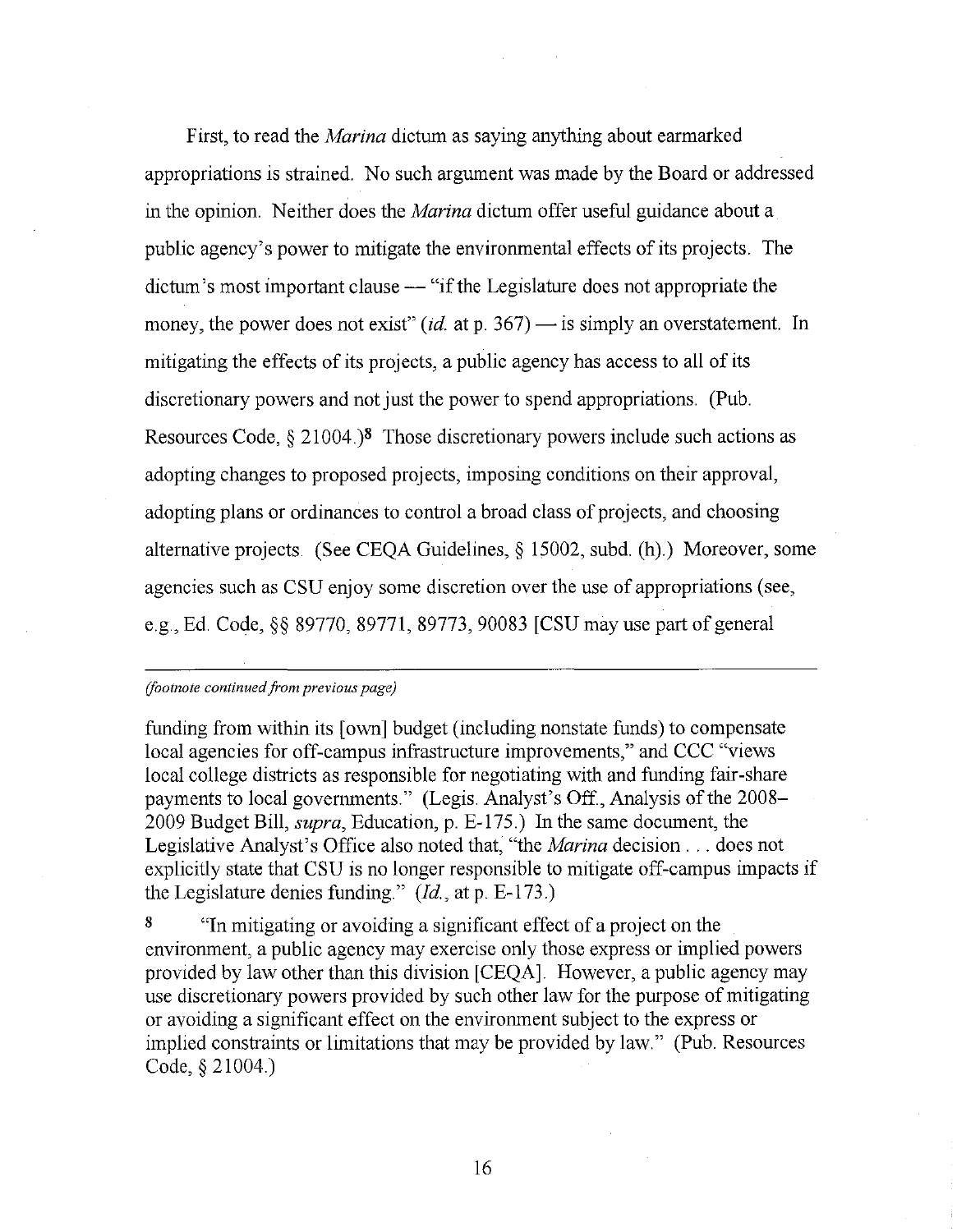support appropriation for capital projects]) and access to non-state funds (see *ante,*  at p. 3 & fn. 2). The Board, in its own words, "has never claimed that it lacks *all*  discretion to prioritize the use of its non-state funds."

Second, the proposition that a state agency may pay mitigation costs only through an appropriation earmarked for that purpose is incorrect. Neither CEQA itself, *Marina,* 39 Cal. 4th 341, nor any other decision suggests that mitigation costs for a project funded by the Legislature cannot appropriately be included in the project's budget and paid with the funds appropriated for the project. Indeed, such a procedure would appear to represent the most natural interpretation of CEQA, which directs that"[ a]ll state agencies ... shall request in their budgets the funds necessary to protect the environment in relation to problems caused by their activities." (Pub. Resources Code, § 211 06; cf. *County of San Diego* v. *Grossmont-Cuyamaca Community College Dist.* (2006) 141 Cal.App.4th 86, 101- 105 [district incorrectly found in EIR that funds appropriated for construction project could not feasibly be used to mitigate project's off-site traffic impacts].)

Furthermore, all but one of the new physical facilities proposed in the 2007 EIR are to be financed with nonappropriated funds. These facilities include the proposed Adobe Falls Housing, the Alvarado Campus, the Alvarado Hotel, the Campus Conference Center and the Student Union expansion. (See *ante,* at pp. 5- 6.) The Board's power to participate in such projects logically embraces the power to ensure that mitigation costs attributable to those projects are included in the projects' budgets. (Cf. Ed. Code, §§ 90064 [Board "may use for the payment of the costs of acquisition, construction or completion of any project any funds made available to the board by the State of California or any other funds provided by the board from any source"], 66606 [Board has "full power and responsibility in the construction and development of any state university campus, and any buildings or other facilities or improvements connected with" CSU].)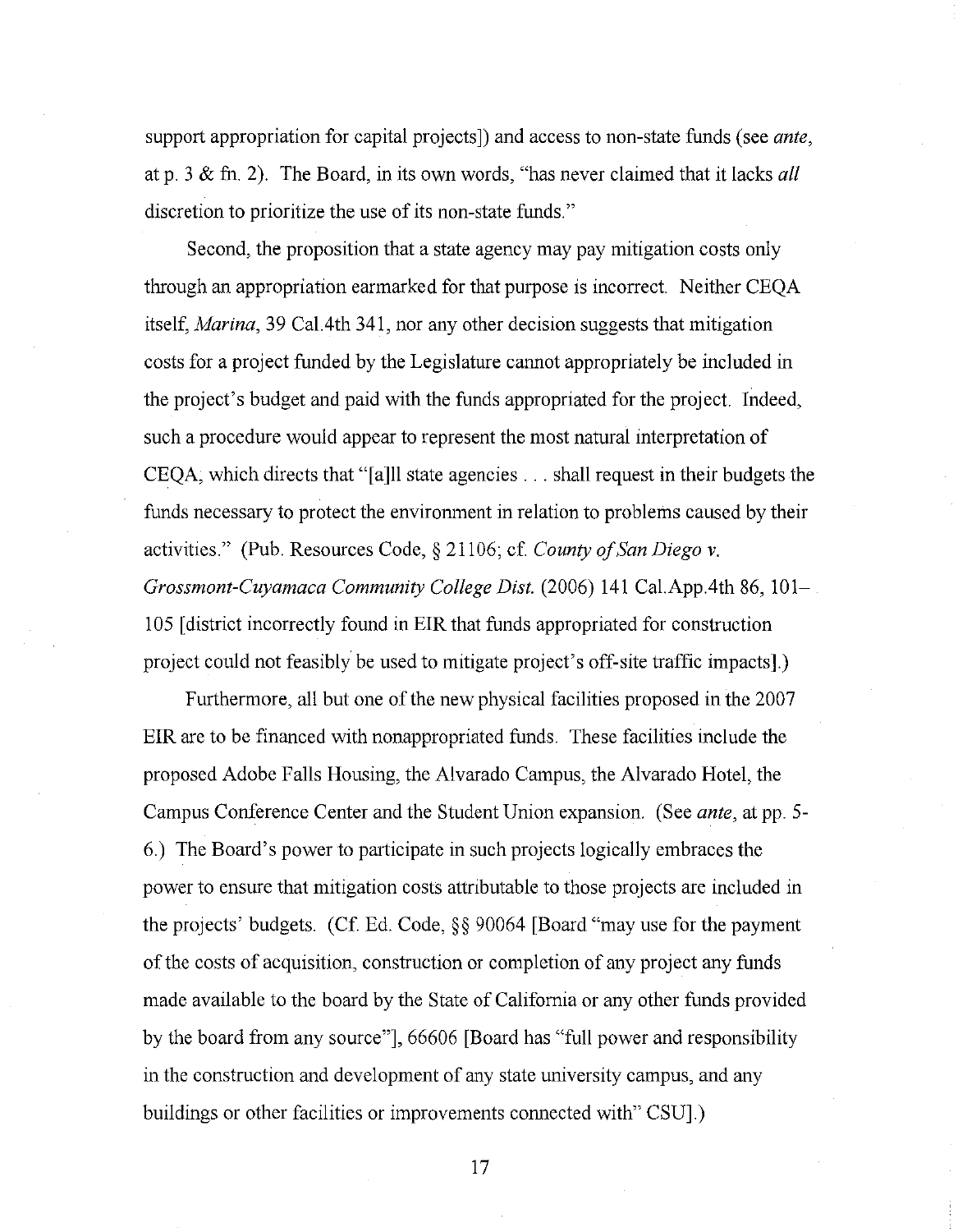Third, no provision of CEQA conditions the duty of a state agency to mitigate its projects' environmental effects on the Legislature's grant of an earmarked appropriation. Mitigation is the rule: "Each public agency shall mitigate or avoid the significant effects on the environment of projects that it carries out or approves whenever it is feasible to do so." (Pub. Resources Code, § 21002.1, subd. (b).) The Legislature has expressly subjected the Board's decisions concerning campus master plans to the requirements of CEQA *(id.,* § 21080.09, subd. (b)), including the requirement of mitigation *(id.,* § 21002.1, subd. (b)). When the Legislature has wanted to exempt the Board from those requirements, it has done so explicitly. (See *id.,* § 21080.9 [concerning adoption by CSU and other agencies of long-range land use plans subject to California Coastal Act *(id.,* § 30000 et seq.)].) No such exception can reasonably be inferred from the statute the *Marina* dictum purported to interpret (Pub. Resources Code, § 21106; see *Marina,* 49 Cal. 4th at p. 367), which simply directs state agencies to include mitigation costs in their budgets.

Fourth and finally, the Board's interpretation of the *Marina* dictum is mistaken because it depends on a legally unsupportable distinction between environmental impacts occurring on the project site and those occurring off-site. CEQA draws no such distinction for purposes of mitigation. Instead, CEQA defines the "environment" as "the physical conditions which exist *within the area which will be affected by a proposed project"* (Pub. Resources Code, § 21060.5, italics added) and mandates that "[e]ach public agency shall mitigate or avoid the significant effects *on the environment* of projects that it carries out or approves whenever it is feasible to do so" (id., 21002.1, subd. (b), italics added). Indeed, this point represents one of *Marina's* mam holdings. (See *Marina, supra,* 39 Cal. 4th at pp. 359-360, 367.) In the 2007 EIR, the Board commits to undertake a wide variety of mitigation measures on the SDSU campus (e.g., constructing noise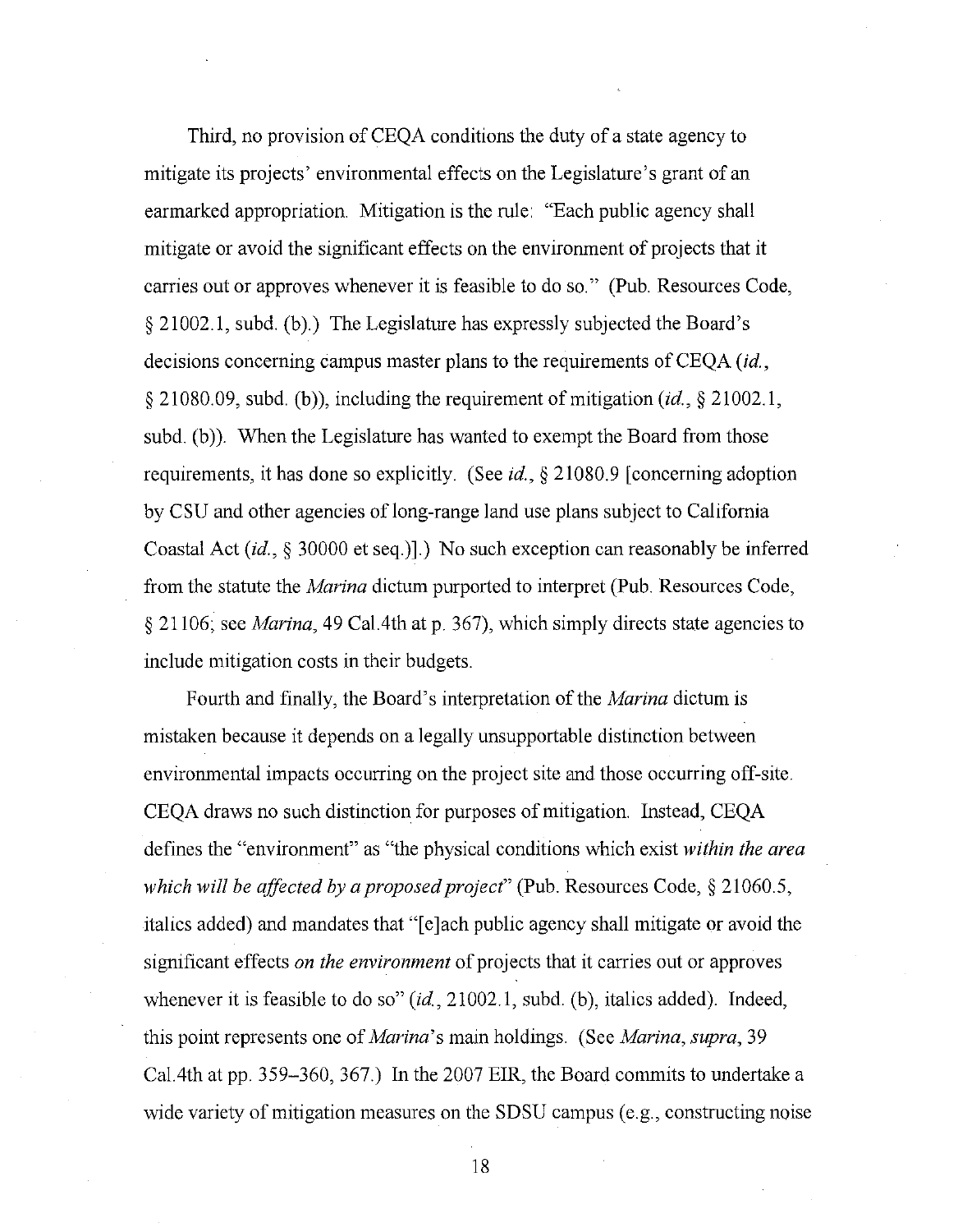barriers, preserving on-site native plant habitats, creating wetlands, and incorporating flow control measures to prevent erosion). If these on-site mitigation measures can be properly funded through the project budget without an earmarked appropriation, then so too can off-site mitigation measures.

# *2. The Board's proposed rule entails unreasonable consequences.*  Unreasonable consequences would follow from the Board's proposed rule that fair-share payments for off-site mitigation may be funded only with an appropriation earmarked for that purpose, and that without such an appropriation mitigation is infeasible.

First, such a holding would logically apply to all state agencies, thus in effect forcing the Legislature to sit as a standing environmental review board to decide on a case-by-case basis whether state agencies' projects will proceed despite unmitigated off-site environmental effects. Yet CEQA has never been applied in this manner, and nothing in its language or history suggests it should be so applied. CEQA requires not the Legislature but the responsible agency to determine whether and how a project's effects can feasibly be mitigated (Pub. Resources Code, § 21081, subd. (a)(1)–(3)), to include mitigation costs in the budget *(id.,* § 21106), and if mitigation is infeasible to decide whether the project should nevertheless proceed based on a statement of overriding considerations *(id.,*  § 21081, subd. (b)). The Board suggests we should treat CSU differently than other agencies in this respect because CSU has different missions and funding directives than other agencies. But the Board has identified no statute or regulation that modifies the requirements of CEQA for projects undertaken by CSU. Rather, the Legislature has declared that the whole of CEQA applies to the Board's decision to approve the long-range development plan for a campus. *(!d.,*  § 21080.09, subd. (b).)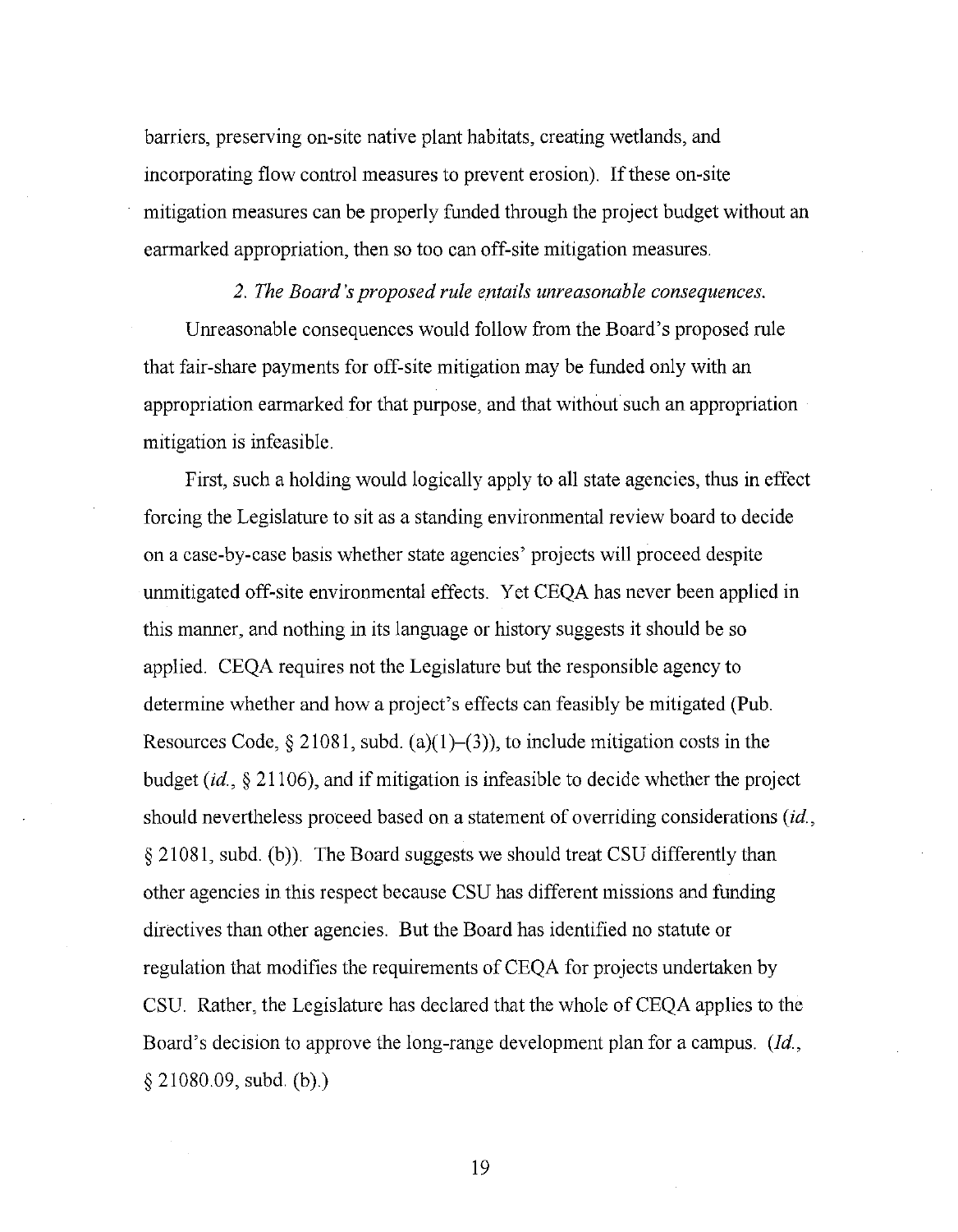Second, under the rule the Board proposes, if the Legislature did not make an ' earmarked appropriation for mitigating the off-site effects of a particular state project but the responsible state agency nevertheless decided to proceed without mitigation, the cost of addressing that project's contribution to cumulative impacts on local infrastructure would fall upon local and regional governmental agencies. (Cf. *Marina, supra,* 39 Cal.4th at pp. 349-350.) Such a rule would impose a financial burden on local and regional agencies, which may not recover fees to mitigate the environmental impacts of state projects from other developers. This is because mitigation fees imposed on a project must be reasonably related and roughly proportional to that project's impacts. (See Gov. Code,§ 66001, subds. (a)(3)-(4), (b) & (g) [the Mitigation Fee Act]; *Dolan* v. *City of Tigard* (1994) 512 U.S. 374, 391 [5th Amend. requires" 'rough proportionality'"]; *Ehrlich* v. *City of Culver City* (1996) 12 Cal. 4th 854, 866-867 [construing the Mitigation Fee Act in light of *Dolan];* CEQA Guidelines,§§ 15041, subd. (a) [incorporating *Dolan*  standard], 151264, subd. (a)(4)(B) [incorporating *Dolan* and *Ehrlich* standards].)

Third, under the Board's proposed rule, off-site mitigation would likely be found infeasible for many, if not all, state projects that receive non-state funding, and more such projects would proceed without mitigation pursuant to statements of overriding considerations. Because a state agency's power to participate in such projects<sup>9</sup> logically entails the power to ensure that mitigation costs are included in the projects' budgets, state agencies cannot necessarily expect the Legislature to appropriate state funds to mitigate such projects' environmental effects. In any event, a decision by this court adopting the Board's proposed rule

<sup>9</sup> Here, for example, the proposed Adobe Falls Housing, Alvarado Campus, Alvarado Hotel, and Campus Conference Center. (See *ante,* at pp. 5-6.)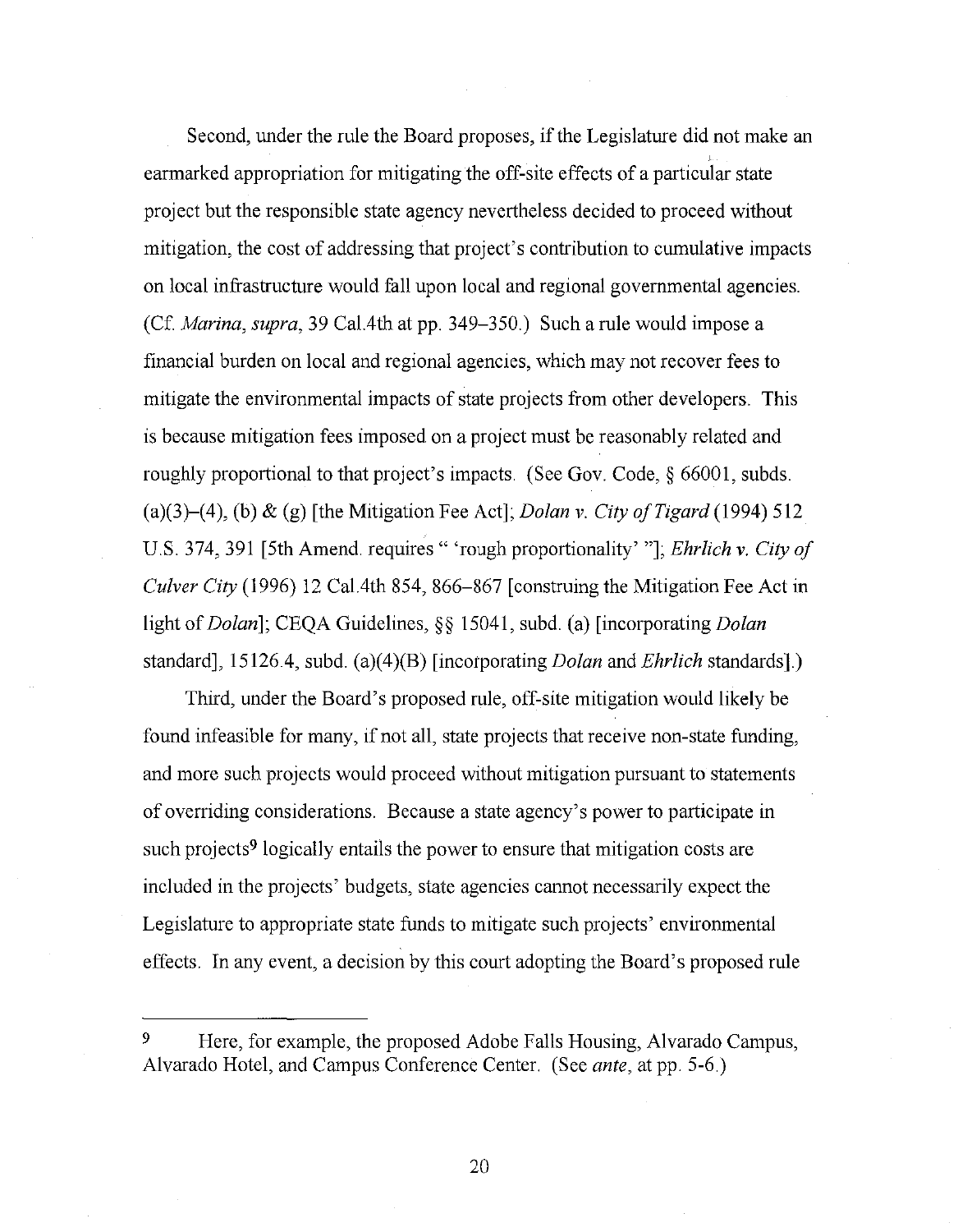could not compel the Legislature to make any such appropriation. (See *Mandel v. Myers* (1981) 29 Cal.3th 531, 540 [separation of powers generally prohibits a court from directly ordering the Legislature to enact a specific appropriation].)

Taken together, the consequences of adopting the Board's proposed rule that off-site mitigation may be funded only through appropriations for that specific purpose would substantially impair the fundamental statutory directive that "[e]ach public agency shall mitigate or avoid the significant effects on the environment of projects that it carries out or approves whenever it is feasible to do · so." (Pub. Resources Code, § 21002.1, subd. (b).) To adopt the proposed rule would also represent a sharp, unwarranted departure from prior decisions recognizing "the Legislature intended [CEQA] to be interpreted in such manner as to afford the fullest possible protection to the environment within the reasonable scope of the statutory language" *(Friends of Mammoth v. Board of Supervisors*  (1972) 8 Cal.3d 247, 259; see *Mountain Lion Foundation v. Fish* & *Game Com.*  (1997) 16 CaL4th 105, 112 [same]). We thus decline to adopt it.

#### *3. The Board's new arguments.*

In support of its finding that off-site mitigation may be funded only through an appropriation for that specific purpose, the Board offers three new arguments not presented below. None of these arguments has merit.

### *a. Education Code section 67504.*

First, the Board argues the Legislature codified the Board's understanding of *Marina, supra,* 39 CaL 4th 367, in a 2009 amendment to Education Code section 67504. The new provision, which does not amend CEQA, was part of a comprehensive amendment to the Education Code intended to "refine higher education reporting requirements to provide for more effective, manageable, and transparent reporting by the higher education segments." (Stats. 2009, ch. 386, § 2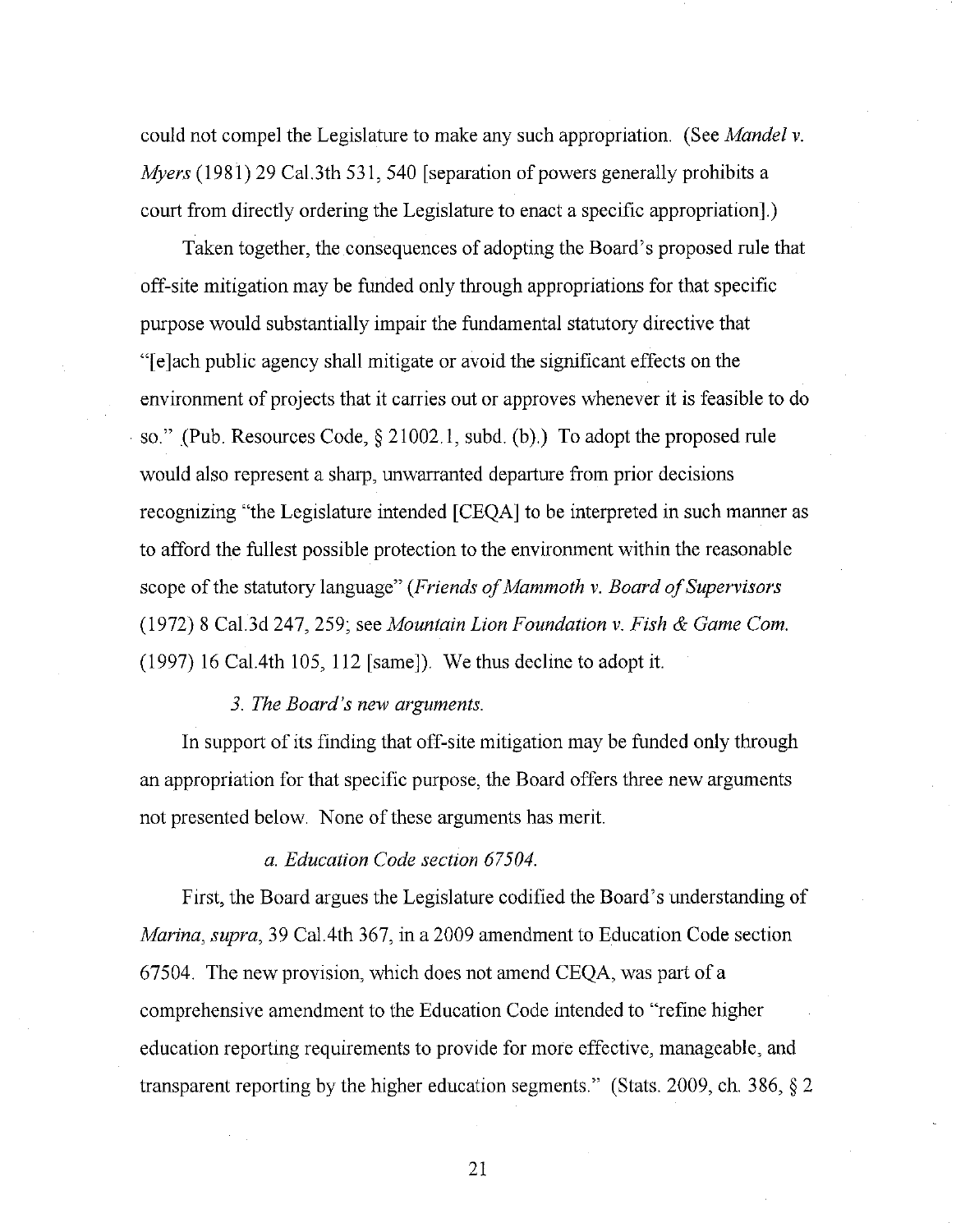[ uncodified provision].) The specific provision applicable to CSU refers to *Marina* only as the occasion for expressing "the intent of the Legislature that [CSU] take steps to reach agreements with local public agencies regarding the mitigation of off-campus impacts related to campus growth and development." (Ed. Code,§ 67504, subd. (d)(l).) The statute refers to the *Marina* decision, and not to its dictum or the Board's interpretation of that dictum, and indicates no limitation on the Board's duty to mitigate off-site impacts. Indeed, the statute requires CSU to "take steps to reach agreements with local public agencies regarding the mitigation of off-campus impacts related to campus growth and development" (Ed. Code,§ 67504, subd. (d)( I)) and to report on *"payments made by the campus for the mitigation of off-campus impacts" (id., subd. (d)(2), italics* added), thereby suggesting the Legislature assumed the Board would in fact make such payments. The statute's legislative history mentions *Marina* only in setting out the text of the proposed statutory language and contains nothing to suggest the Legislature intended to incorporate the Board's view of that case.

#### *b. Government Code section 13332.15.*

Next, the Board contends the Legislature's failure to grant its request for an earmarked appropriation to mitigate off-site environmental effects has the effect of prohibiting CSU from spending any other public funds for that purpose, even funds generally appropriated for campus expansion. The Board relies on Government Code section 13332.15, which provides that "[n]o appropriation may be combined or used in any manner ... to achieve any purpose which has been denied by any formal action of the Legislature." Neither the judiciary nor the Legislature has defined "formal action" *(ibid.)* in this context. At a minimum,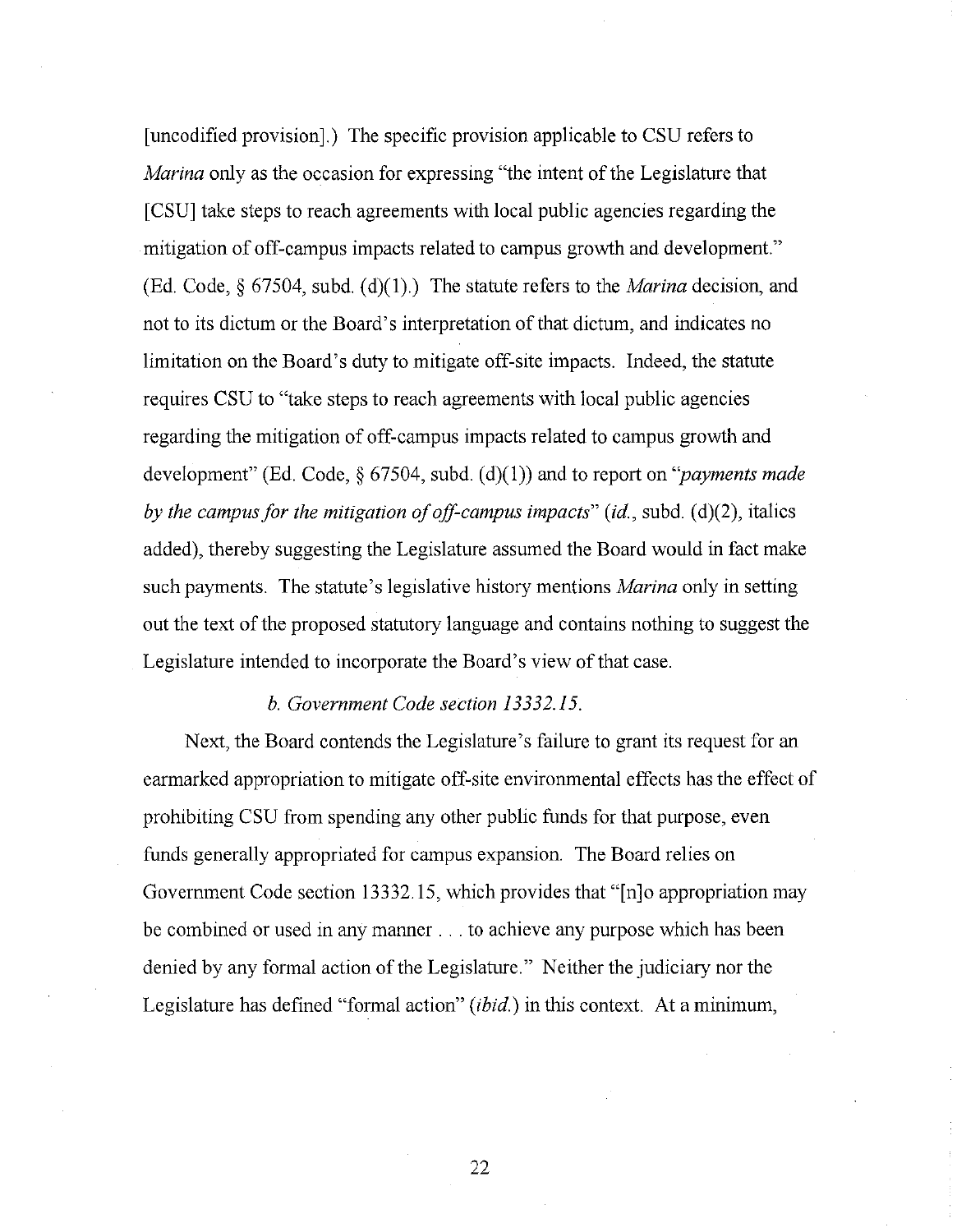however, the plain meaning of the statutory language would seem to require an official action of the Legislature acting *as such*, that is, as a body <sup>10</sup>

Consistent with this understanding, courts have assumed the statutory requirement of formal action has been satisfied when the Legislature has deleted an appropriation proposed in a budget bill (e.g., *County of Sacramento v. Loeb*  (1984) 160 Cal.App.3d 446,459 [ultimately holding Government Code section 13332.15 did not apply retroactively]) or when the Legislature has included in the Budget Act language barring a specific use of funds (e.g., *Tirapelle v. Davis*  (1993) 20 Cal.App.4th 1317, 1324 [Budget Act's direction that funding reductions be applied to employee compensation implicitly barred agencies from using funds allotted for other purposes to compensate employees]).

Here, in contrast, the Board has not shown the Legislature took any action, let alone a formal one acting as a body, on the Board's request during the 2008- 2009 budget process to create a fund to mitigate the off-site environmental effects of campus expansion. The Legislature had no occasion to act on the request because, as noted, the Board's request did not appear in the Governor's proposed budget, the May revision or the Budget Act. The Board does not assert that its similar requests in each of the following two years produced any different result.

<sup>10</sup> In *Mandel v. Myers, supra,* 29 Cal. 3d 531, 545-546, we declined to decide whether a legislative *committee's* deletion of a proposed appropriation from a budget bill amounted to "formal action" within the meaning of a provision (Stats. 1978, ch. 359, § 15, p. 1006 [1978-1979 Budget Act]) similar to, but predating, Government Code section 13332.15 (added by Stats. 1983, ch. 323, § 44, p. 970). We did not reach the issue because we decided that language in the act barring the State Controller from paying a judgment against the Department of Health Services out of funds appropriated from that agency's operating expenses violated the separation of powers (Cal. Const., art. III, § 3) by impermissibly readjudicating the merits of a final judgment.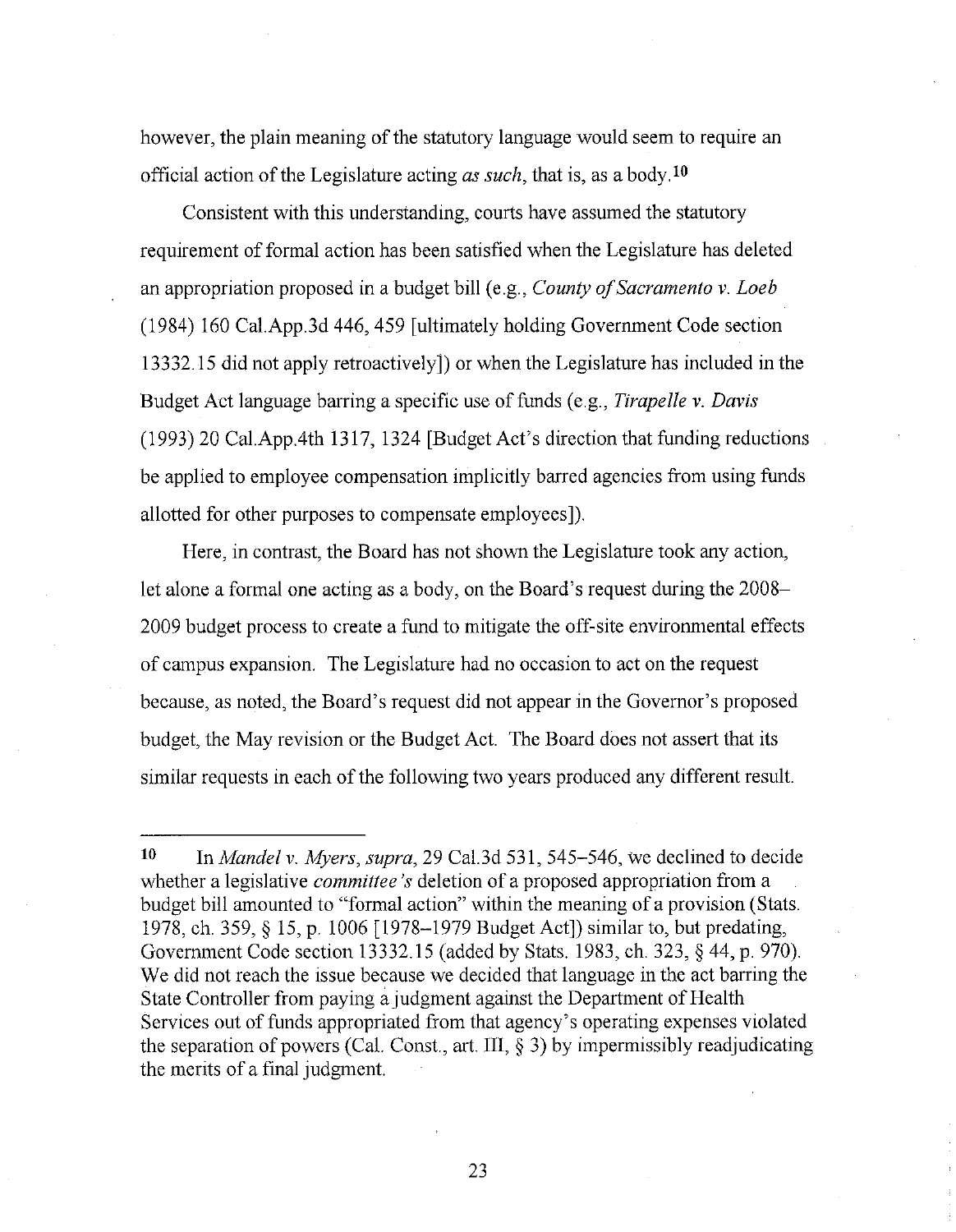#### *c. Education Code section 66202.5.*

In its final new argument on this point, the Board contends the Legislature in Education Code section 66202.5 has signaled its intent that CSU's "enrollment expansion," including off-campus environmental mitigation related to expansion, is to be funded only through "Budget Act appropriations." To the contrary, the cited statute as relevant here provides only that "[t]he State of California reaffirms its historic commitment to ensure adequate resources to support enrollment growth, within the systemwide academic and individual campus plans to accommodate eligible California freshmen applicants and eligible California Community College transfer students .... " *(Ibid.)* The statute does not say that only appropriated funds may be used for campus expansion. So construed, the statute would contradict Education Code section 90064, which expressly permits the Board to use, in addition to appropriated funds, "any other funds provided by the board from any source" to pay for capital projects. So construed, section 66202.5 would also be very difficult to reconcile with the Board's decision to use nonappropriated funds for five of the six construction projects proposed in the 2007 EIR. (See *ante,* at pp. 5-6.)

Not conceding the point, the Board argues that "when the Legislature intends CSU to use non-state funding or a mixture of state and non-state sources to accomplish statutory objectives, the Legislature expressly states that intention." In support, the Board cites statutes encouraging the Board to seek additional sources of revenue to ensure equal athletic opportunities for male and female students (Ed. Code, § 660 16), and to fund programs for disabled students *(id.,* § 67310, subd. (e)). But nothing in those statutes purports to limit Education Code section 90064, which expressly authorizes the Board to use nonappropriated funds for capital projects.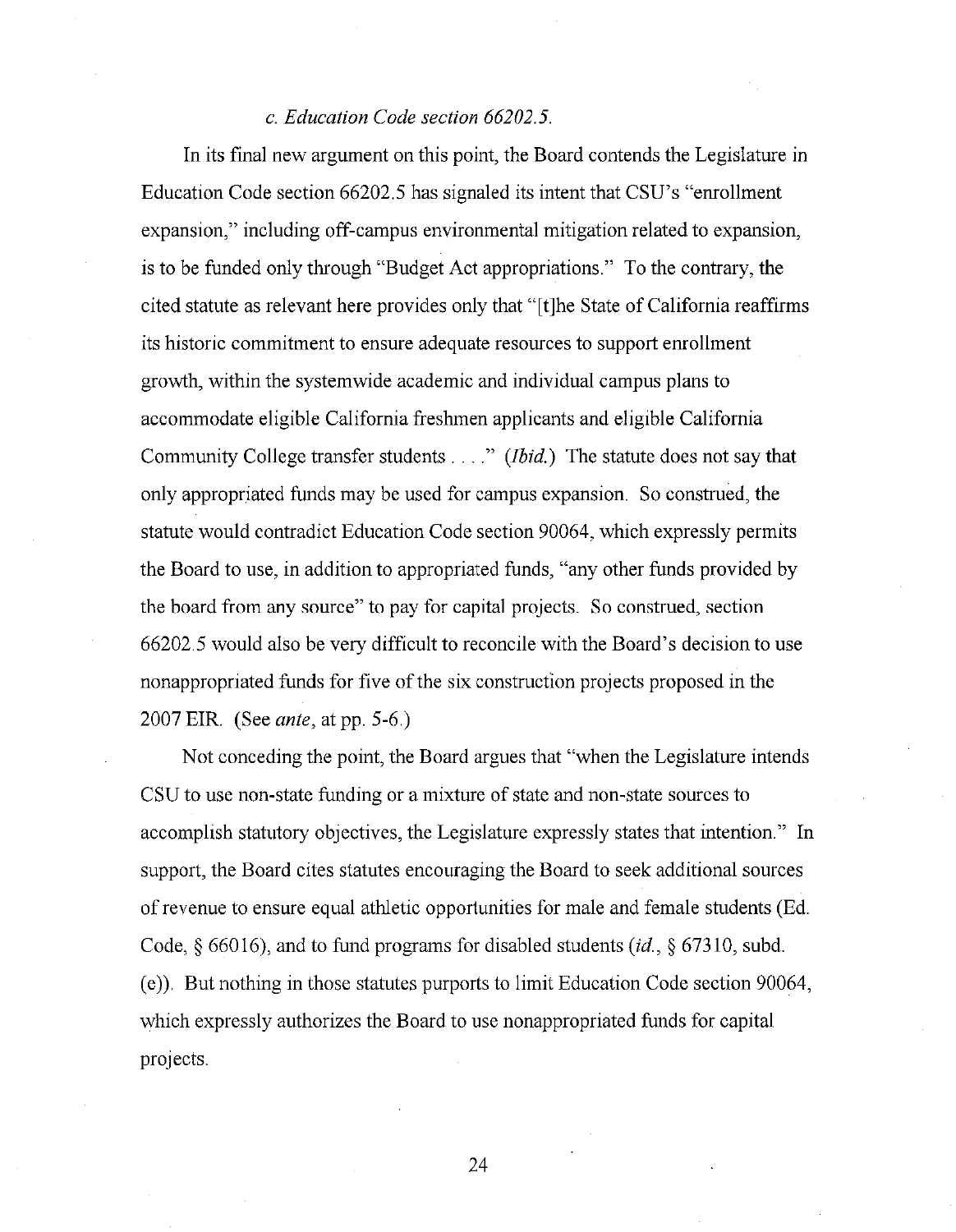In conclusion, we reject the Board's assumption that the feasibility of mitigating its project's off-site environmental effects depends on a legislative appropriation for that specific purpose. The erroneous assumption invalidates the Board's finding of infeasibility because the use of an erroneous legal standard constitutes a failure to proceed in a manner required by law. (See *Marina, supra,*  39 Ca1.4th at p. 355; Pub. Resources Code,§ 21168.5.) The error also invalidates the Board's statement of overriding considerations, because "CEQA does not authorize an agency to proceed with a project that will have significant, unmitigated effects on the environment, based simply on a weighing of those effects against the project's benefits, unless the measures necessary to mitigate those effects are truly infeasible." *(Marina,* pp. 368-369.) For these reasons, the Court of Appeal correctly directed the issuance of a writ of mandate ordering the Board to vacate its decision certifying the 2007 EIR.

#### **D. Further Proceedings.**

The Court of Appeal, after rejecting the Board's interpretation of *Marina, supra,* 39 Cal. 4th 341, and ordering the Board to vacate its certification of the 2007 EIR, offered the following remarks as guidance for further proceedings: "The availability of potential sources of funding other than the Legislature for offsite mitigation measures should have been addressed in the DEIR and [Final EIR] and all of those potential sources should not be deemed 'infeasible' sources for CSU's 'fair-share' funding of offsite mitigation measures without a comprehensive discussion of those sources and compelling reasons showing those sources cannot, as a matter of law, be used to pay for mitigation of the significant offsite environmental effects of the Project."

In light of the Court of Appeal's remarks, the Board asks us to decide whether particular sources of funding may legally be used for off-site mitigation.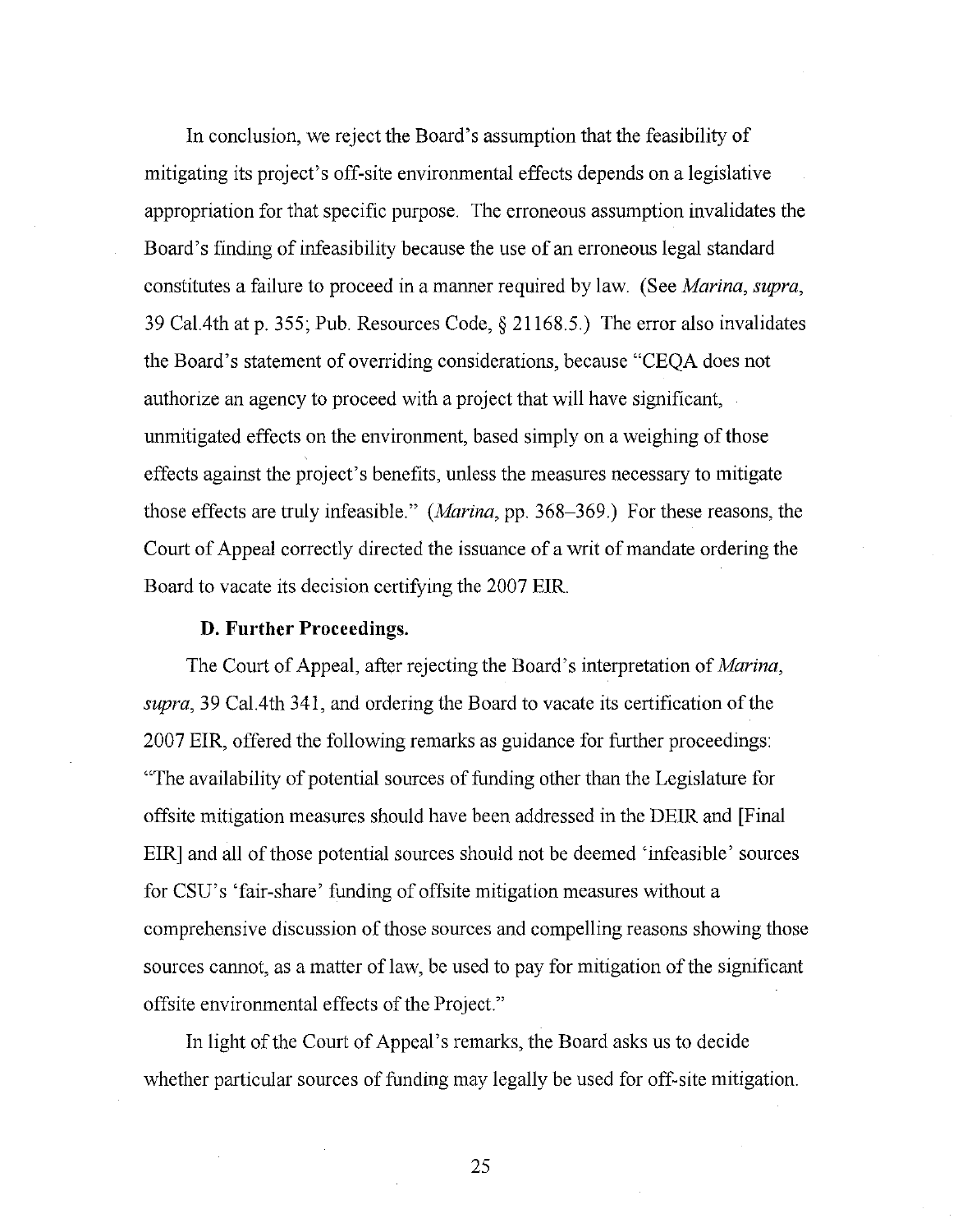No such question is properly before us.<sup>11</sup> This is because the Board, in the 2007 EIR, went no further in considering the feasibility of fair -share mitigation payments than to assume incorrectly, based on the dictum in *Marina, supra,* 39 Ca1.4th 341, that such payments would require an appropriation for that specific purpose. Our decision rejecting the Board's interpretation of *Marina* will preclude the Board from once again finding mitigation infeasible on the same basis. Furthermore, a commitment by the Board to pay SDSU's fair share of off-site mitigation costs would not necessarily require any discussion of funding sources.

Arguing more broadly, the Board contends that "the notion of readily available 'alternative funding' is a fallacy" and that to reallocate funds for off-site mitigation could only result in the underfunding of CSU's core educational function. "The EIR approval process," the Board continues, "should not be used to compel CSU to demonstrate ... that its budget has adequately balanced competing educational and environmental demands. There is simply no objective legal standard by which to adjudicate whether CSU's revenues would be better spent on more classrooms or more traffic lights." These arguments misconceive the Board's responsibilities under CEQA As we explained in *Marina, supra,* 39 Cal. 4th 341, "while education may be CSU's core function, to avoid or mitigate

<sup>&</sup>lt;sup>11</sup> We reiterate, however, that the Board's power to undertake campusexpansion projects, whether paid by state or nonstate funds, logically embraces the power to ensure that mitigation costs attributable to those projects are included in the projects' budgets. We also observe that recently enacted Education Code sections 89770, 89771, 89773 and 90083 (Stats. 2014, ch. 34, §§ 24-25), added by Senate Bill No. 860 (2013-2014 Reg. Sess.) expressly permit the Board to use up to 12 percent of CSU's annual general support appropriation to pay for capital expenditures and capital outlay projects, including campus expansion. (Cf. Ed. Code,§§ 90061, 90064 [Board's powers over construction projects]; *id.,*  §§ 89750, 89753 and 89754 [Board's control over appropriations generally].)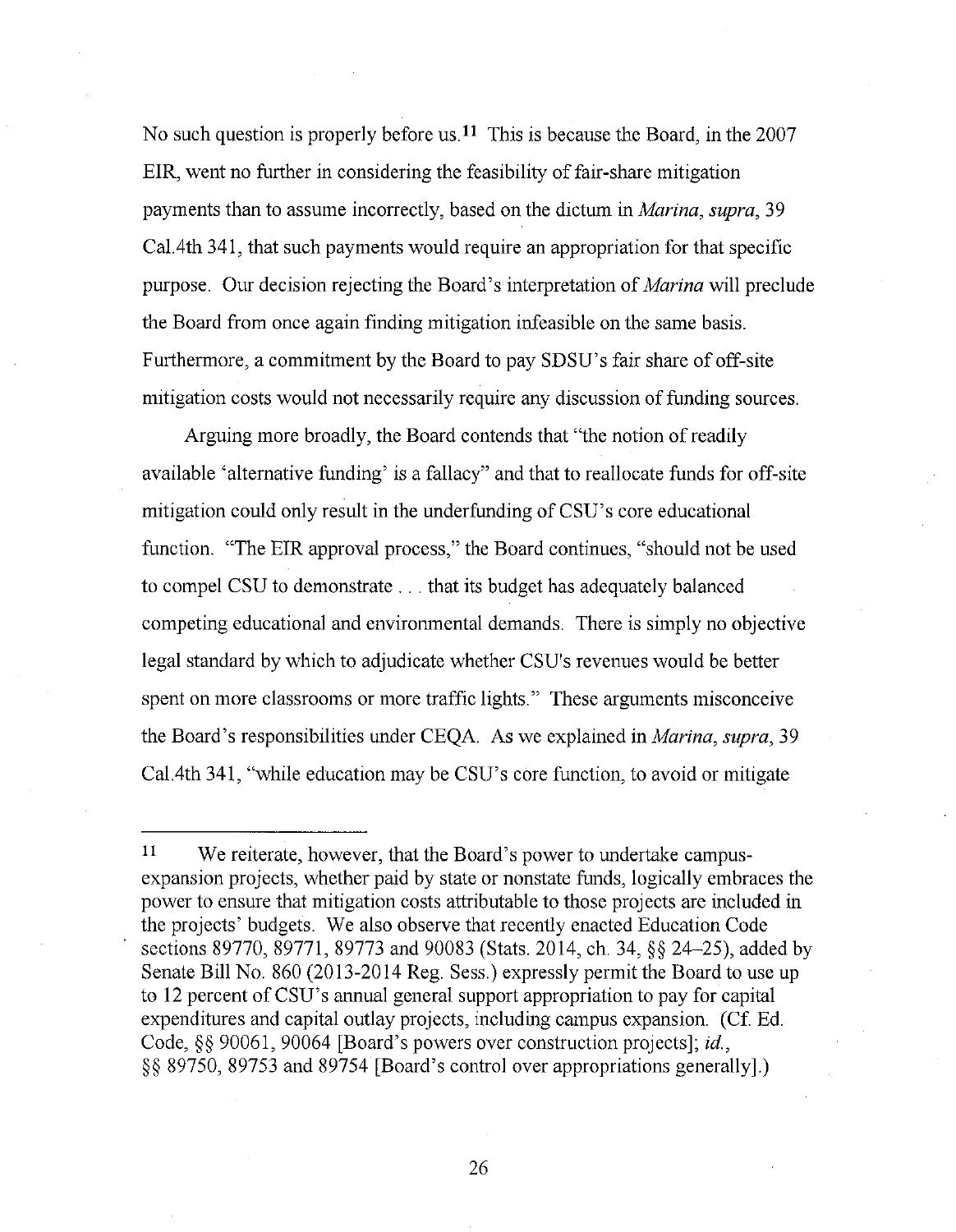the environmental effects of its projects is also one of CSU's functions. This is the plain import ofCEQA, in which the Legislature has commanded that *'[e]ach public agency* shall mitigate or avoid the significant effects on the environment of projects that it carries out or approves whenever it is feasible to do so.' " *(Marina,*  at pp. 360.)

We expect the Board, in any new EIR, will proceed in accordance with CEQA's standards and procedures, including its provisions for public comment, and make all required findings in good faith and on the basis of substantial evidence. When made in accordance with CEQA, "an agency's decision that the specific benefits a project offers outweigh any environmental effects that cannot feasibly be mitigated, while subject to review for abuse of discretion (Pub. Resources Code,§ 21168.5), lies at the core of the lead agency's discretionary responsibility under CEQA and is, for that reason, not lightly to be overturned." *(Marina, supra,* 39 Cal. 4th at p. 368.) However, "CEQA does not authorize an agency to proceed with a project that will have significant, unmitigated effects on the environment, based simply on a weighing of those effects against the project's benefits, unless the measures necessary to mitigate those effects are truly infeasible. Such a rule, even were it not wholly inconsistent with the relevant statute *(id.,* § 21081, subd. (b)), would tend to displace the fundamental obligation of '[e]ach public agency [to] mitigate or avoid the significant effects on the environment of projects that it carries out or approves whenever it is feasible to do so" *(id.,* § 21002.1, subd (b))." *(Marina,* atpp. 368-369.)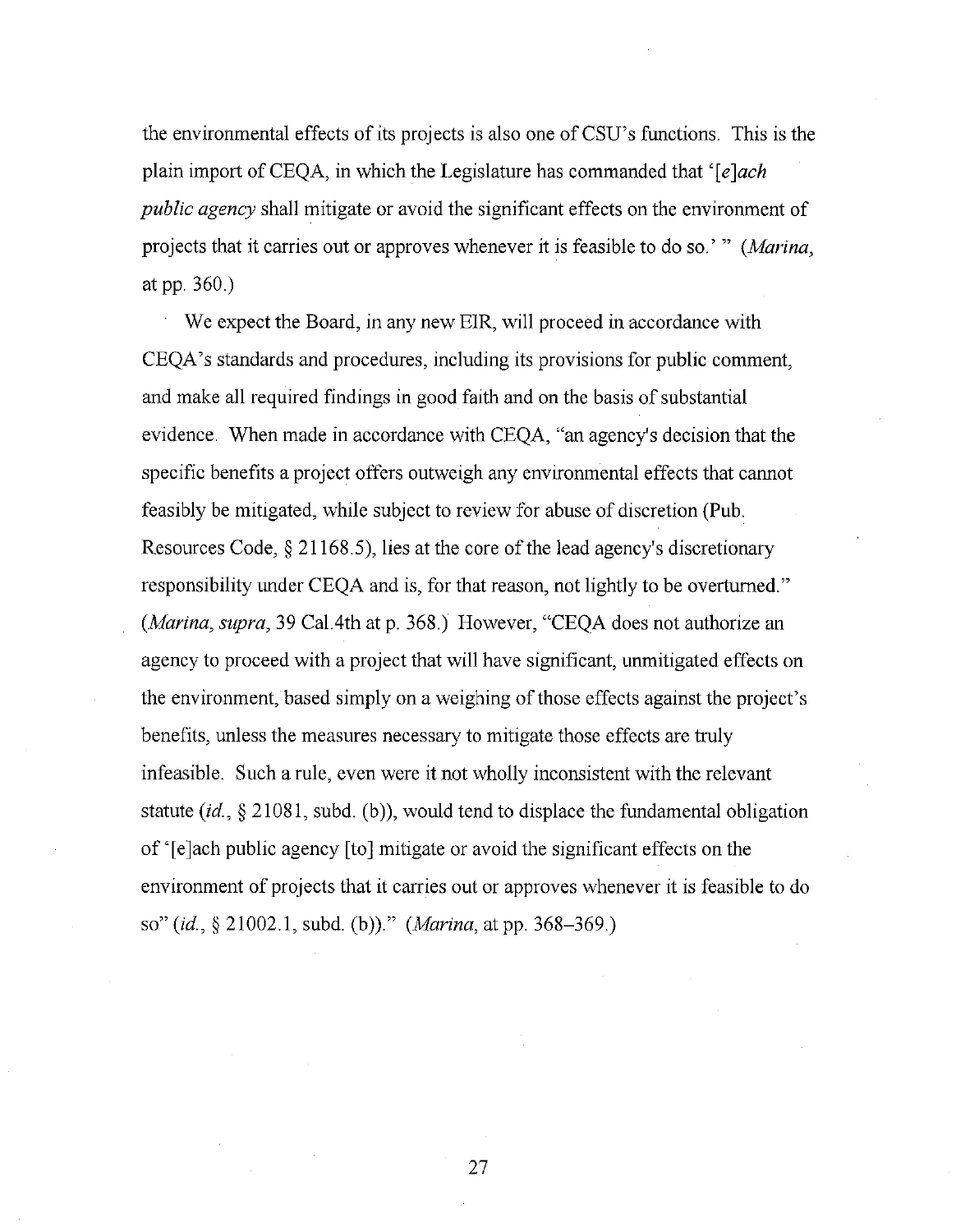## III. CONCLUSION

The judgment of the Court of Appeal is affirmed and remanded for further proceedings consistent with this opinion.

WERDEGAR, J.

WE CONCUR:

CANTIL-SAKAUYE, C. J. CHIN, J. CORRIGAN, J. LIU, J. CUELLAR, J. KRUGER,J.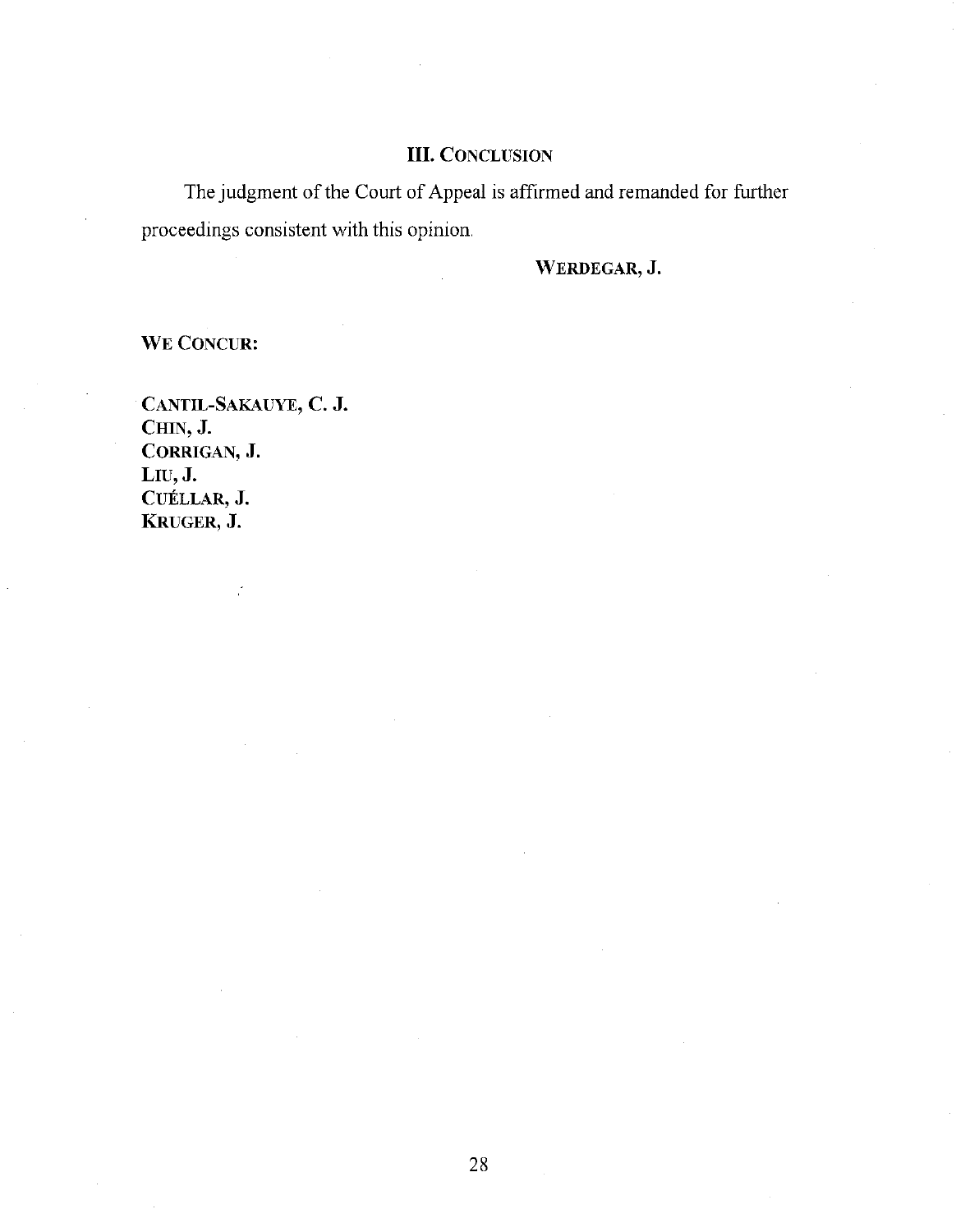*See next page for addresses and telephone numbers for counsel who argued in Supreme Court.* 

**Name of Opinion** City of San Diego v. Board of Trustees of California State University

**Unpublished Opinion Original Appeal Original Proceeding Review Granted** XXX 201 Cal.App.4th 1134 **Rehearing Granted** 

**Opinion No.** Sl99557 **Date Filed:** August 3, 2015

**Court:** Superior **County:** San Diego **Judge:** Thomas P. Nugent

#### **Counsel:**

Jan **L** Goldsmith, City Attorney, Donald R. Worley, Andrew Jones and Daniel Bamberg, Assistant City Attorneys, Donald R. Worley, Assistant City Attorney and Christine M. Leone, Deputy City Attorney, for Plaintiffs and Appellants City of San Diego and Redevelopment Agency of the City of San Diego.

John F. Kirk; The Sohagi Law Group, Margaret M. Sohagi, Philip A Seymour and Nicole **H.** Gordon for Plaintiffs and Appellants San Diego Association of Governments and San Diego Metropolitan Transit System.

Ronald W. Beals, Thomas C. Fellenz, David H. McCray, Brandon S. Walker and Elizabeth R. Strayer for State of California Department of Transportation as Amicus Curiae on behalf of Plaintiffs and Appellants.

Remy, Thomas, Moose & Manley, Sabrina V. Teller, Laura M. Harris; Brownstein Hyatt Farber Schreck, Beth Collins-Burgard and Dylan K Johnson for League of California Cities and California State Association of Counties as Amici Curiae on behalf of Plaintiffs and Appellants.

Michael S. Lawson; Law Offices of Stuart M. Flashman, Stuart M. Flashman; Best Best & Krieger, Harriet A Steiner and Kara K. Ueda for Hayward Area Planning Association and City of Hayward as Amici Curiae on behalf of Plaintiffs and Appellants.

Horvitz & Levy, Bradley S. Pauley, Jeremy B. Rosen, Mark A Kresse!; Gatzke Dillon & Ballance, Mark J. Dillon, Michael S. Haberkorn and Danielle K. Marone for Defendant and Respondent.

Heather Wallace, Erika Frank; and Robert Lapsley for The California Chamber of Commerce and The California Business Roundtable as Amici Curiae on behalf of Defendant and Respondent.